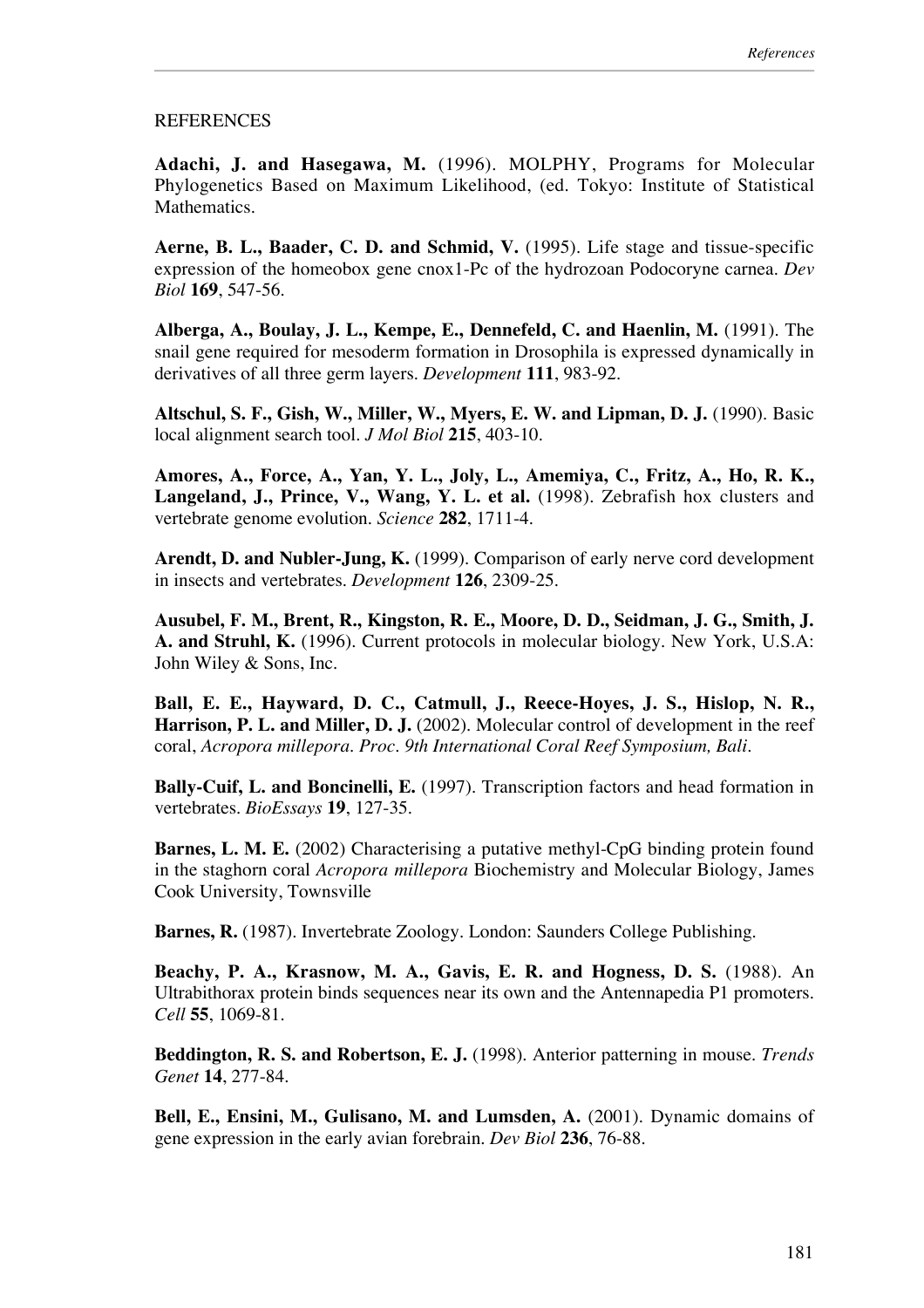**Benton, W. and Davis, R.** (1977). Screening lambda-gt recombinant clones by hybridisation to single plaques in situ. *Science* **196**, 180-182.

**Berthelsen, J., Kilstrup-Nielsen, C., Blasi, F., Mavilio, F. and Zappavigna, V.** (1999). The subcellular localization of PBX1 and EXD proteins depends on nuclear import and export signals and is modulated by association with PREP1 and HTH. *Genes & Development* **13**, 946-953.

**Blitz, I. L. and Cho, K. W.** (1995). Anterior neurectoderm is progressively induced during gastrulation: the role of the Xenopus homeobox gene orthodenticle. *Development* **121**, 993-1004.

**Boncinelli, E., Gulisano, M. and Broccoli, V.** (1993). *Emx* and *Otx* homeobox genes in the developing mouse brain. *Journal of Neurobiology* **24**, 1356-1366.

**Bouwmeester, T. and Leyns, L.** (1997). Vertebrate head induction by anterior primitive endoderm. *BioEssays* **19**, 855-63.

**Bradford, M.** (1976). A rapid and sensitive method for the quantitation of microgram quantitites of protein utilizing the principle of protein dye binding. *Analytical Biochemistry* **72**, 248-254.

**Brauer, A.** (1891). Ueber die Entwicklung von *Hydra*. *Z. wiss. Zool* **52**, 551-579.

**Bridge, D. M., Cunningham, C. W., DeSalle, R. and Buss, L. W.** (1995). Class-level relationships in the phylum Cnidaria: molecular and morphological evidence. *Molecular Biology and Evolution* **12**, 679-689.

**Bridge, D. M., Cunningham, C. W., Schierwater, B., DeSalle, R. and Buss, L. W.** (1992). Class level relationships in the phylum Cnidaria: evidence from mitochondrial genome structure. *Proceedings of The National Academy of Sciences* **89**, 8750-8753.

**Bridge, D. M., Stover, N. A. and Steele, R. E.** (2000). Expression of a novel receptor tyrosine kinase gene and a *paired*-like homeobox gene provides evidence of difference in patterning at the oral and aboral ends of hydra. *Development* **220**, 253-262.

**Briscoe, J., Sussel, L., Serup, P., Hartigan-O'Connor, D., Jessell, T. M., Rubenstein, J. L. and Ericson, J.** (1999). Homeobox gene Nkx2.2 and specification of neuronal identity by graded Sonic hedgehog signalling. *Nature* **398**, 622-7.

**Broun, M., Sokol, S. and Bode, H. R.** (1999). *Cngsc*, a homologue of *goosecoid*, participates in the patterning of the head, and is expressed in the organizer region of *Hydra*. *Development* **126**, 5245-5254.

**Brusca, R. and Brusca, G.** (1990). Invertebrates. Sunderland, Massachusetts: Sinauer Associates, Inc.

**Burglin, T. R.** (1997). Analysis of TALE superclass homeobox genes (MEIS, PBS, KNOW, Iroquois, RGIF) reveals a novel domain conserved between plants and animals. *Nucleic Acids Res* **25**, 4173-4180.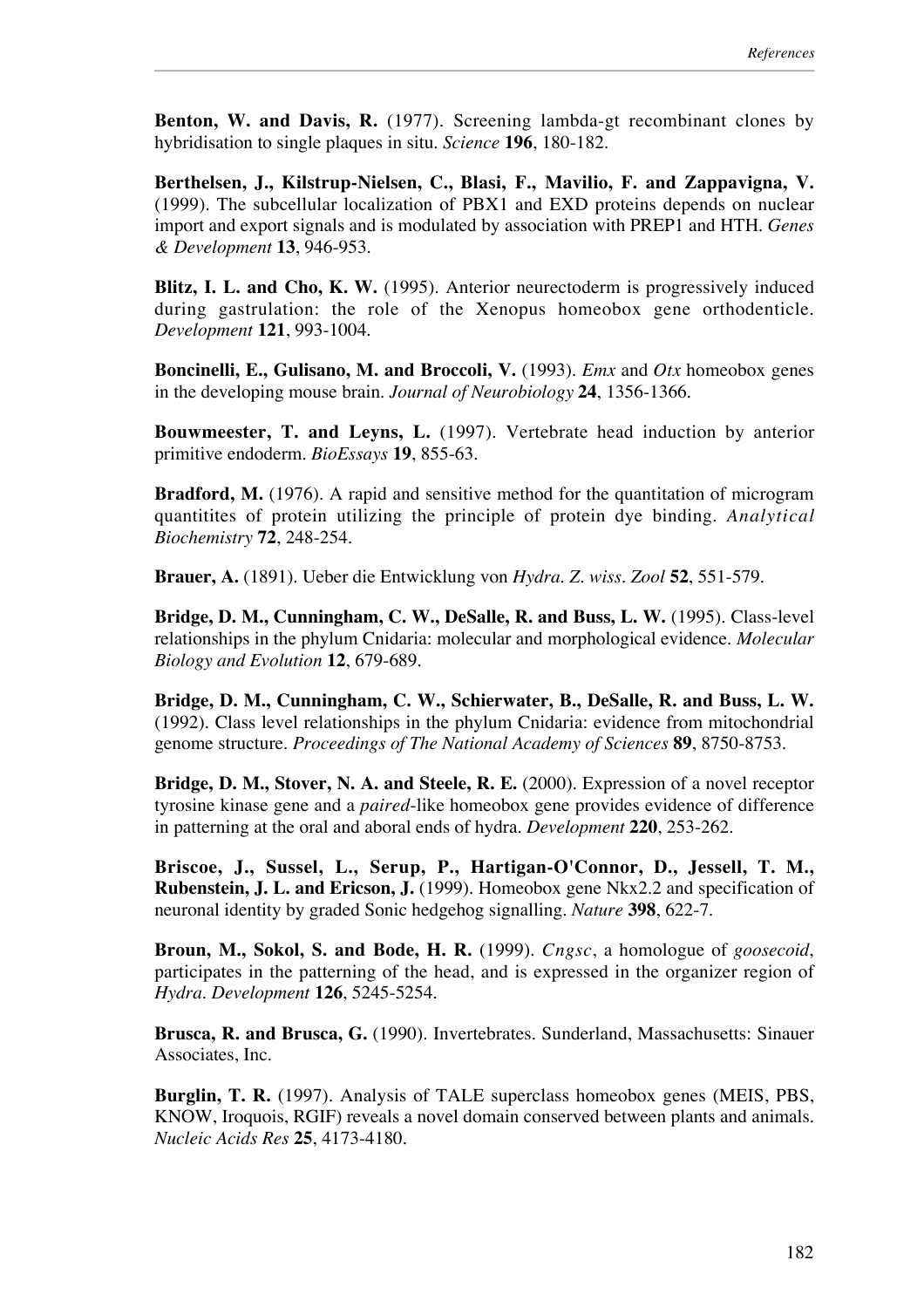**Bürglin, T. R.** (1994). A comprehensive classification of homeobox gene. In *Guidebook to the homeobox genes*, (ed. Duboule, D.), pp. 27-71. Oxford: Oxford University Press.

**Burke, D., Dawson, D. and Stearns, T.** (2000). Methods in yeast genetics: A cold spring harbour laboratory course manual. New York: Cold Spring Harbor Laboratory Press.

**Campbell, G., Weaver, T. and Tomlinson, A.** (1993). Axis specification in the developing Drosophila appendage: the role of wingless, decapentaplegic, and the homeobox gene aristaless. *Cell* **74**, 1113-23.

**Cartwright, P., Bowsher, J. and Buss, L. W.** (1999). Expression of a Hox gene, Cnox-2, and the division of labor in a colonial hydroid. *Proc Natl Acad Sci U S A* **96**, 2183-6.

**Carvalho, A. B. and Clark, A. G.** (1999). Intron size and natural selection. *Nature* **401**, 344.

**Carver, E. A., Jiang, R., Lan, Y., Oram, K. F. and Gridley, T.** (2001). The mouse snail gene encodes a key regulator of the epithelial-mesenchymal transition. *Mol Cell Biol* **21**, 8184-8.

**Castillo-Davis, C. I., Mekhedov, S. L., Hartl, D. L., Koonin, E. V. and Kondrashov, F. A.** (2002). Selection for short introns in highly expressed genes. *Nat Genet* **31**, 415-8.

**Catmull, J., Hayward, D. C., McIntyre, N. E., Reece-Hoyes, J. S., Mastro, R., Callaerts, P., Ball, E. E. and Miller, D. J.** (1998). *Pax-6* origins - implications from the structure of two coral *Pax* genes. *Development Genes and Evolution* **208**, 352-356.

**Chan, S.-K., Jaffe, L., Capovilla, M., Botas, J. and Mann, R. S.** (1994). The DNA binding specificity of Ultrabithorax is modulated by cooperative interactions with extradenticle, another homeoprotein. *Cell* **78**, 603-615.

**Chan, Y. M. and Jan, Y. N.** (1999). Conservation of neurogenic genes and mechanisms. *Curr Opin Neurobiol* **9**, 582-8.

**Chang, C. P., Shen, W. F., Rozenfeld, S., Lawrence, H. J., Largman, C. and Cleary, M. L.** (1995). Pbx proteins display hexapeptide-dependent cooperative DNA binding with a subset of Hox proteins. *Genes Dev* **9**, 663-74.

**Chia, F.-S. and Koss, R.** (1979). Fine structural studies of the nervous system and the apical organ in the planula larva of the sea anemone *Anthopleura elegantissima*. *Journal of Morphology* **160**.

**Chu, H., Parras, C., White, K. and Jimenez, F.** (1998). Formation and specification of ventral neuroblasts is controlled by vnd in Drosophila neurogenesis. *Genes Dev* **12**, 3613-24.

**Cohen, S. M. and Jurgens, G.** (1990). Mediation of *Drosophila* head development by gap-like segmentation genes. *Nature* **346**, 482-485.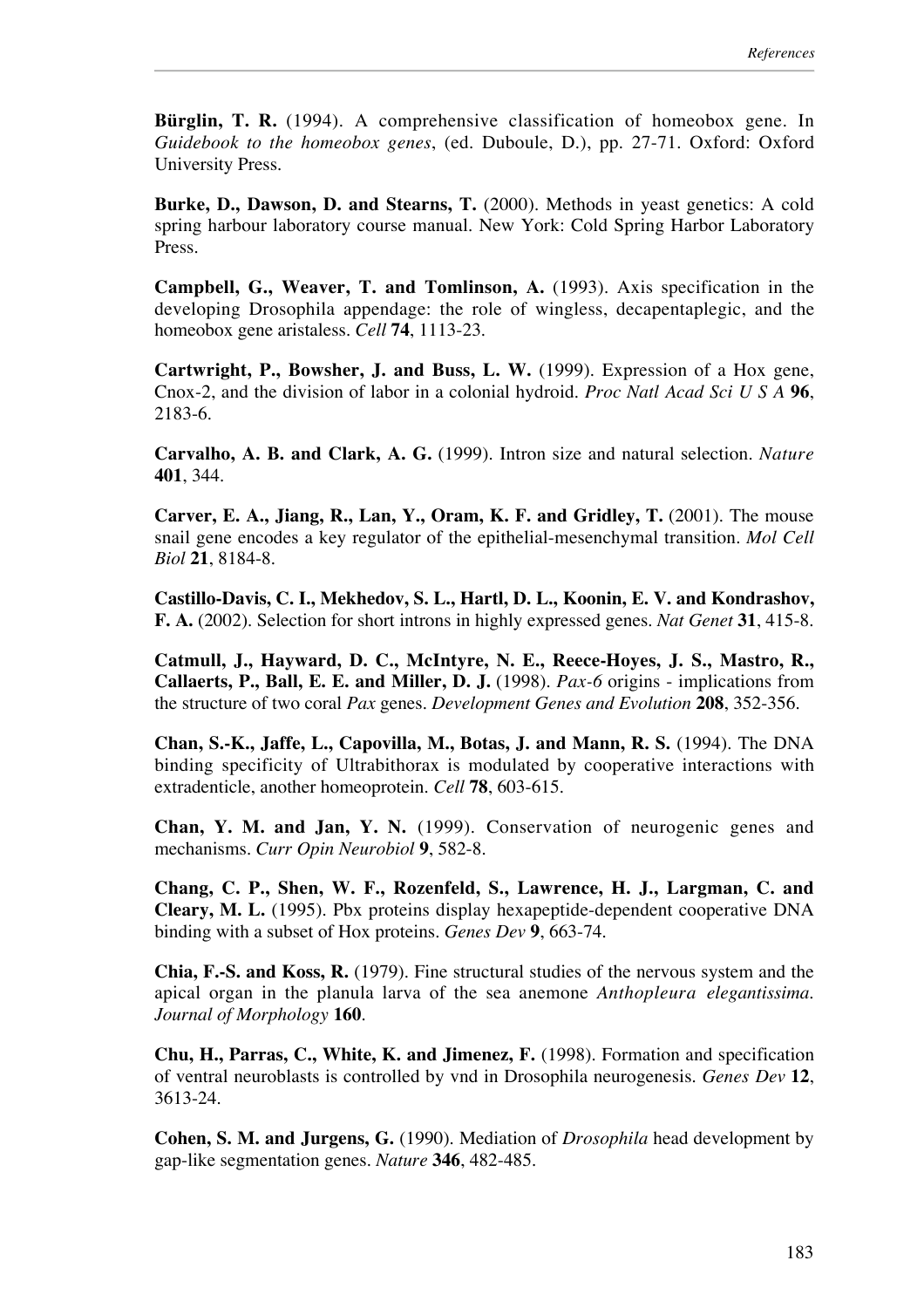**Cohen, S. M. and Jurgens, G.** (1991). Drosophila headlines. *Trends in Genetics* **7**, 267-271.

**Conway Morris, S.** (1998). Eggs and embryos from the Cambrian. *BioEssays* **20**, 676- 82.

**Conway Morris, S.** (2000a). The Cambrian "explosion": slow-fuse or megatonnage? *Proceedings of The National Academy of Sciences* **97**, 4426-4429.

**Conway Morris, S.** (2000b). Nipping the Cambrian "explosion" in the bud? *BioEssays* **22**, 1053-6.

**Cornell, R. A. and Von Ohlen, T.** (2000). *Vnd/nkx, ind/gsh,* and *msh/msx*: conserved regulators of dorsoventral neural patterning? *Current Opinion in Neurobiology* **10**, 63- 71.

**Cowden, J. and Levine, M.** (2002). The Snail repressor positions Notch signaling in the Drosophila embryo. *Development* **129**, 1785-93.

**Dalton, D., Chadwick, R. and McGinnis, W.** (1989). Expression and embryonic function of *empty spiracles:* a *Drosophila* homeo box gene with two patterning functions on the anterior-posterior axis of the embryo. *Genes & Development* **3**, 1940- 1956.

**Daniel, A., Dumstrei, K., Lengyel, J. and Hartenstein, V.** (1999). The control of cell fate in the embryonic visual system by *atonal, tailless* and EGFR signaling. *Development* **126**, 2945-2954.

**Darmer, D., Hauser, F., Nothacker, H.-P., Bosch, T. C. G., Williamson, M. and Grimmelikhuijzen, C. J. P.** (1998). Three different prohormones yiel a variety of Hydra RFamide (Arg-Phe-NH<sub>2</sub>) neuropeptides in *Hydra magnipapillata*. *Journal of Biochemistry* **332**, 403-412.

**Derobert, Y., Germot, A., Spengler, T. and Mazan, S.** (2000). [Structural and functional diversity of homeodomain genes of the orthodenticle and empty spiracles classes in Craniata]. *J Soc Biol* **194**, 81-6.

**Derobert, Y., Plouhinec, J. L., Sauka-Spengler, T., Le Mentec, C., Baratte, B., Jaillard, D. and Mazan, S.** (2002). Structure and Expression of Three Emx Genes in the Dogfish Scyliorhinus canicula: Functional and Evolutionary Implications. *Dev Biol* **247**, 390-404.

**Ekker, S. C., Young, K. E., von Kessler, D. P. and Beachy, P. A.** (1991). Optimal DNA sequence recognition by the Ultrabithorax homeodomain of Drosophila. *Embo J* **10**, 1179-86.

**Essex, L. J., Mayor, R. and Sargent, M. G.** (1993). Expression of Xenopus snail in mesoderm and prospective neural fold ectoderm. *Dev Dyn* **198**, 108-22.

**Fautin, D. G. and Mariscal, R. N.** (1991). Cnidaria: Anthozoa. In *Microscopic Anatomy of Invertebrates*, vol. 2 (ed. Harrison, F. W. and J. A. Westfall), pp. 267-358. New York: Wiley-Liss, Inc.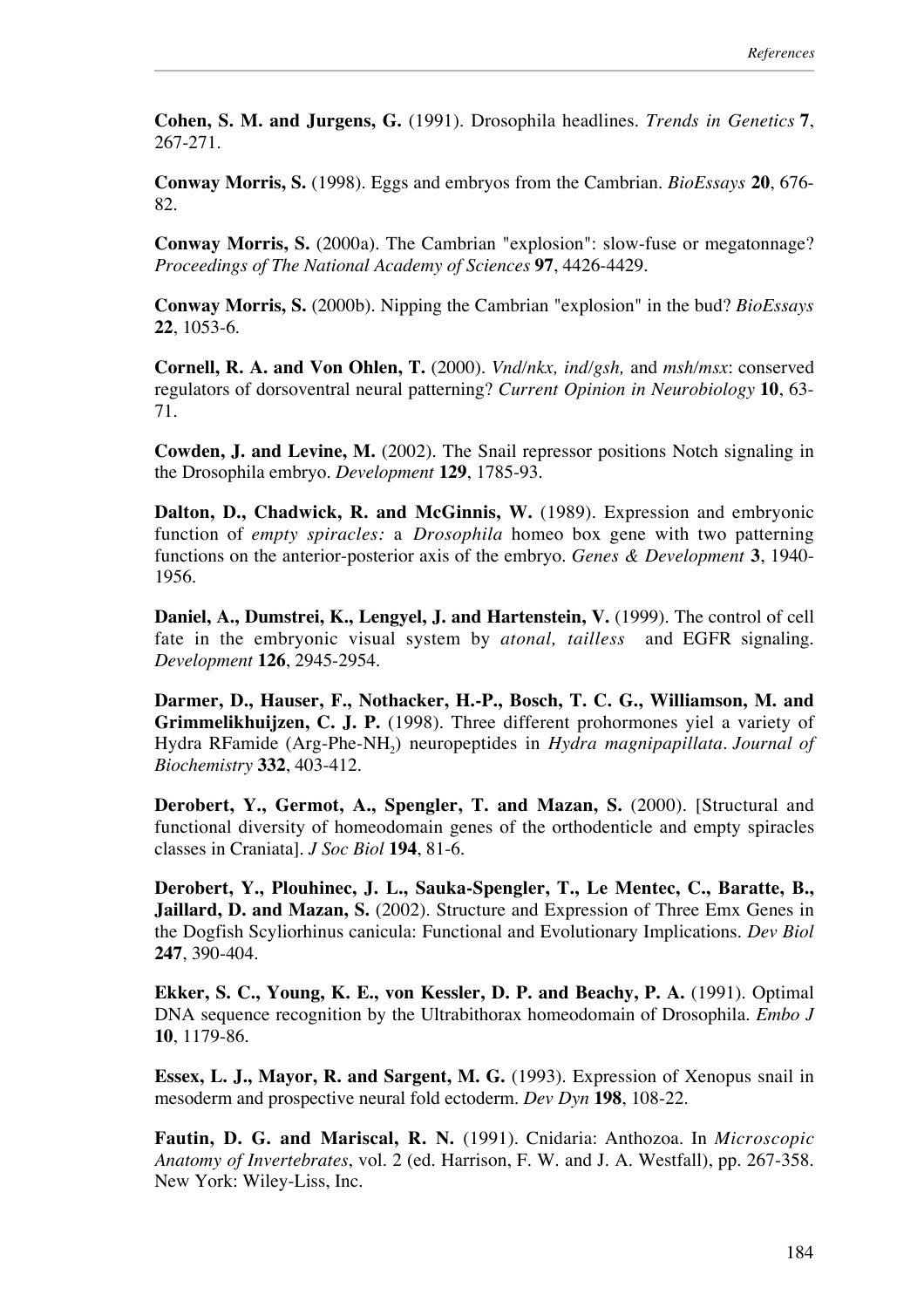**Feinberg, A. P. and Vogelstein, B.** (1984). A technique for radiolabelling DNA restriction endonuclease fragments to high specific activity. *Analytical Biochemistry* **137**, 266-267.

**Ferrier, D. E. K. and Holland, P. W. H.** (2001). Ancient origin of the HOX gene cluster. *Nature Review Genetics* **2**, 33-38.

**Finkelstein, R. and Boncinelli, E.** (1994). From fly head to mammalian forebrain: the story of *otd* and *Otx*. *Trends in Genetics* **10**, 310-315.

**Finkelstein, R. and Perrimon, N.** (1990). The *orthodenticle* gene is regulated by *bicoid* and *torso* and specifies *Drosophila* head development. *Nature* **346**, 485-488.

**Finley, K. D., Edeen, P. T., Foss, M., Gross, E., Ghbeish, N., Palmer, R. H., Taylor, B. J. and McKeown, M.** (1998). Dissatisfaction encodes a tailless-like nuclear receptor expressed in a subset of CNS neurons controlling Drosophila sexual behaviour. *Neuron* **21**, 1363-1374.

**Finnerty, J. R. and Martindale, M. Q.** (1997). Homeoboxes in sea anemones (Cnidaria:Anthozoa): a PCR-based survey of Nematostella vectensis and Metridium senile. *Biol Bull* **193**, 62-76.

**Finnerty, J. R. and Martindale, M. Q.** (1998). The evolution of the Hox cluster: insights from outgroups. *Curr Opin Genet Dev* **8**, 681-7.

**Finnerty, J. R. and Martindale, M. Q.** (1999). Ancient origins of axial patterning genes: Hox genes and ParaHox genes in the Cnidaria. *Evolution & Development* **1**, 16- 23.

**Fisher, D. A. and Bode, H. R.** (1989). Nucleotide sequence of an actin-encoding gene from *Hydra attenuata*: structural characteristics and evolutionary implications. *Gene* **84**, 55-64.

**Force, A., Lynch, M., Pickett, F. B., Amores, A., Yan, Y. L. and Postlethwait, J.** (1999). Preservation of duplicate genes by complementary, degenerative mutations. *Genetics* **151**, 1531-45.

**Frasch, M., Hoey, T., Rushlow, C., Doyle, H. and Levine, M.** (1987). Characterization and localization of the even-skipped protein in Drosophila. *Embo J* **6**, 749-759.

**Freeman, G.** (1981a). The cleavage initiation site establishes the posterior pole of the hydrozoan embryo. *Roux's Arch. Dev. Biol.* **190**, 123-125.

**Freeman, G.** (1981b). The role of polarity in the development of the hydrozoan planula larva. *Roux's Arch. Dev. Biol.* **190**, 168-184.

Freeman, G. (1990). The establishment and role of polarity during embryogenesis in Hydrozoans. In *The Ceullular and Molecular Biology of Pattern Formation*, (ed. Stocum, D. and T. Karr), pp. 3-30. Oxford: Oxford University Press.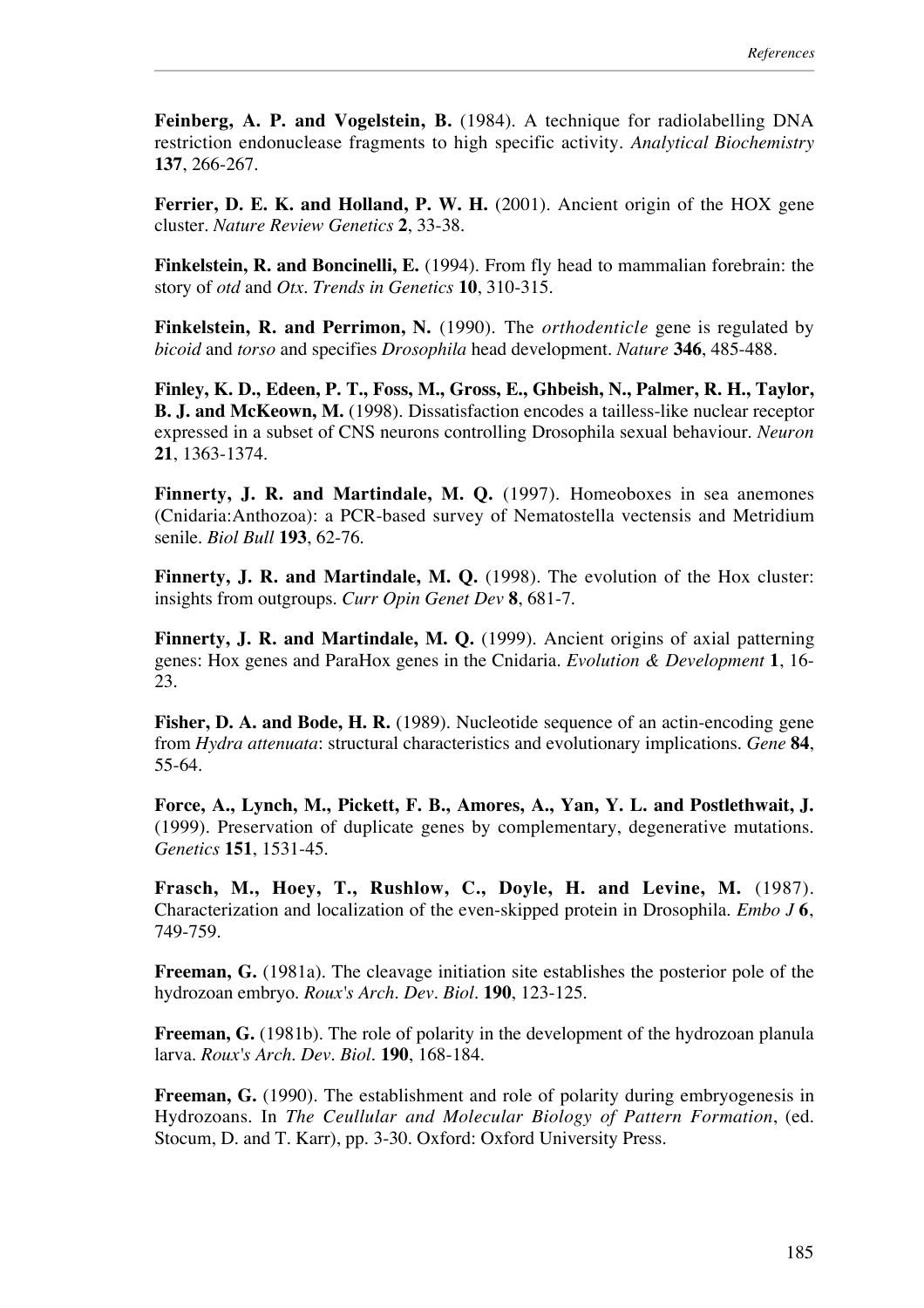**Furukawa, T., Kozak, C. A. and Cepko, C. L.** (1997). *rax*, a novel paired-type homeobox gene, shows expression in the anterior neural fold and developing retina. *Proceedings of The National Academy of Sciences* **94**, 3088-3093.

**Fuse, N., Hirose, S. and Hayashi, S.** (1996). Determination of wing cell fate by the escargot and snail genes in Drosophila. *Development* **122**, 1059-67.

**Galliot, B.** (2000). Conserved and divergent genes in apex and axis development of cnidarians. *Current Opinions in Genetics & Development* **10**, 629-637.

**Galliot, B., de Vargas, C. and Miller, D.** (1999). Evolution of homeobox genes:  $Q_{50}$ paired-like genes founded the paired class. *Development Genes and Evolution* **209**, 186- 197.

**Galliot, B. and Miller, D.** (2000). Origin of anterior patterning. How old is our head? *Trends Genet* **16**, 1-5.

**Garcia-Fernandez, J. and Holland, P. W.** (1994). Archetypal organization of the amphioxus Hox gene cluster. *Nature* **370**, 563-6.

**Gauchat, D., Kreger, S., Holstein, T. and Galliot, B.** (1998). *prdl-a*, a gene marker for hydra apical differentiation related to triploblastic *paired*-like head-specific genes. *Development* **125**, 1637-1645.

**Gauchat, D., Mazet, F., Berney, C., Schummer, M., Kreger, S., Pawlowski, J. and Galliot, B.** (2000). Evolution of Antp-class genes and differential expression of *Hydra Hox/paraHox* genes in anterior patterning. *Proceedings of The National Academy of Sciences* **97**, 4493-4498.

**Geoffroy St Hilaire, E.** (1822). Considérations générales sur la vertébre. *Mém Mus. Hist. Nat.* **9**, 89-119.

**Gietz, R. and Schiestl, R.** (1995). Transforming yeast with DNA. *Methods Mol. Cell. Biol.* **5**.

**Glass, C. K.** (1994). Differential recognition of target genes by nuclear receptor monomers, dimers, and heterodimers. *Endocr Rev* **15**, 391-407.

**Goldstein and Freeman.** (1997). Axis specification in animal development. *BioEssays* **19**, 105-16.

**Grasso, L. C.** (1999) Cloning and characterization of novel nuclear receptors from the coral, *Acropora millepora* Research School of Biological Sciences, Australian National University, Canberra, ACT

**Grasso, L. C., Hayward, D. C., Trueman, J. W., Hardie, K. M., Janssens, P. A. and Ball, E. E.** (2001). The evolution of nuclear receptors: evidence from the coral Acropora. *Mol Phyl Evol* **21**, 93-102.

**Grens, A., Gee, L., Fisher, D. A. and Bode, H. R.** (1996). CnNK-2, an NK-2 homeobox gene, has a role in patterning the basal end of the axis in hydra. *Dev Biol* **180**, 473-88.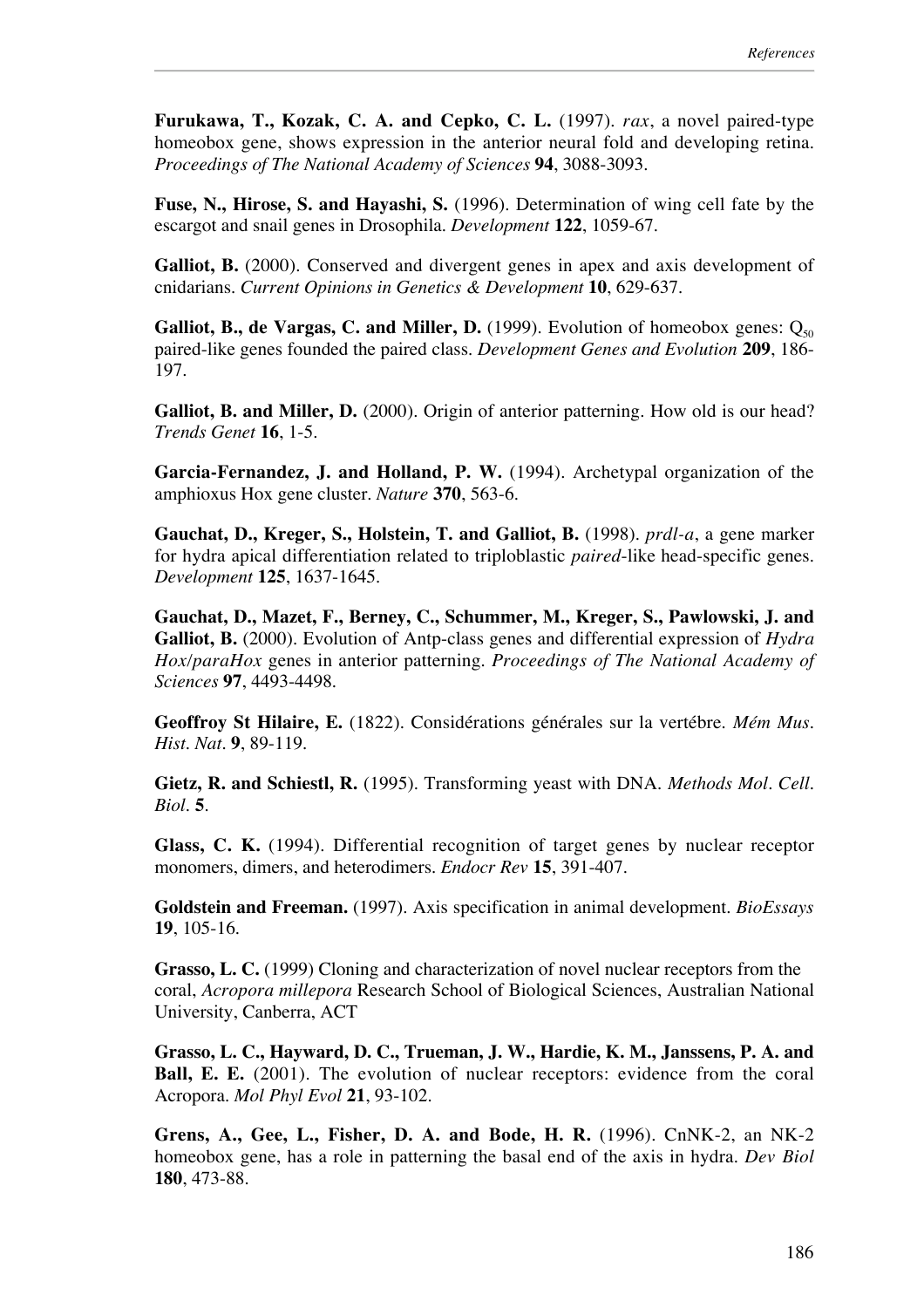**Grimmelikhuijzen, C. J. P., Leviev, I. and Carstensen, K.** (1996). Peptides in the nervous system of cnidarians: structure, function and biosynthesis. *International Review of Cytology* **167**, 37-88.

**Grimmelikhuijzen, C. J. P. and Westfall, J. A.** (1995). The nervous system of Cnidarians. In *The nervous system of invertebrates: an evolutionary and comparative approach*, (ed. Breidbach, O. and W. Kutsch), pp. 7-24. Basel, Switzerland: Birkhauser Verlag.

**Groger, H., Callaerts, P., Gehring, W. J. and Schmid, V.** (1999). Gene duplication and recruitment of a specific tropomyosin into striated muscle cells in the jellyfish *Podocornyne carnea*. *J Exp Zool* **285**, 378-386.

**Gröger, H. and Schmid, V.** (2001). Larval development in Cnidaria: a connection to Bilateria? *Genesis* **29**, 110-114.

**Grossniklaus, U., Cadigan, K. M. and J., G. W.** (1994). Three maternal coordinate systems cooperate in the patterning of the *Drosophila* head. *Development* **120**, 3155- 3171.

**Gulisano, M., Broccoli, V., Pardini, C. and Boncinelli, E.** (1996). *Emx1* and *Emx2* show different patterns of expression during proliferation and differentiation of the developing cerebral cortex in the mouse. *European Journal of Neuroscience* **8**, 1037- 1050.

**Hadzi, J.** (1909). Über das Nervensystem von *Hydra*. *Arb. Yool. Ist. Wien* **17**, 225-268.

**Hammer, G. D., Krylova, I., Zhang, Y., Darimont, B. D., Simpson, K., Weigel, N. L. and Ingraham, H. A.** (1999). Phosphorylation of the nuclear receptor SF-1 modulates cofactor recruitment: integration of hormone signaling in reproduction and stress. *Mol Cell* **3**, 521-6.

**Hammerschmidt, M. and Nusslein-Volhard, C.** (1993). The expression of a zebrafish gene homologous to Drosophila snail suggests a conserved function in invertebrate and vertebrate gastrulation. *Development* **119**, 1107-18.

**Hansen, G. N., Williamson, M. and Grimmelikhuijzen, C. J.** (2000). Two-color double-labeling in situ hybridization of whole-mount Hydra using RNA probes for five different Hydra neuropeptide preprohormones: evidence for colocalization. *Cell Tissue Res* **301**, 245-53.

**Hansen, G. N., Williamson, M. and Grimmelikhuijzen, C. J.** (2002). A new case of neuropeptide coexpression (RGamide and LWamides) in Hydra, found by wholemount, two-color double-labeling in situ hybridization. *Cell Tissue Res* **308**, 157-65.

**Harding, K., Hoey, T., Warrior, R. and Levine, M.** (1989). Autoregulatory and gap gene response elements of the even-skipped promoter of Drosophila. *Embo J* **8**, 1205- 12.

**Harrison, P., Babcock, R. C., Bull, G., Oliver, J., Wallace, C. and Willis, B.** (1984). Mass spawning in tropical reef corals. *Science* **223**, 1186-1189.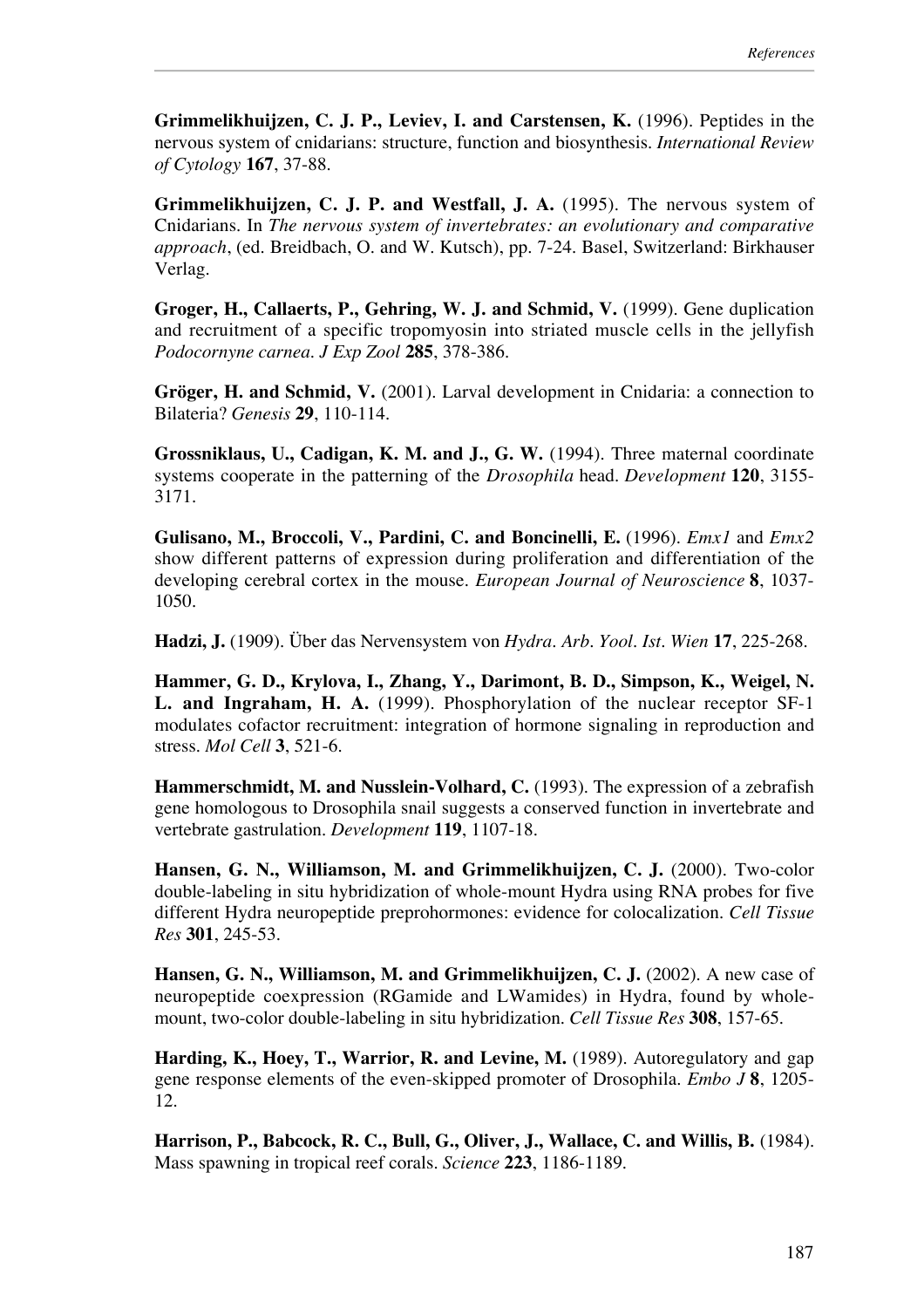Harrison, P. L. and Wallace, C. C. (1990). Reproduction, dispersal and recruitment of scleractinian corals. In *Coral reef ecosystem*, (ed. Dubinsky, Z.), pp. 133-207. Amsterdam: Elsevier.

**Hartmann, B., Hirth, F., Walldorf, U. and Reichert, H.** (2000). Expression, regulation and function of the homeobox gene *empty spiracles* in brain and ventral nerve cord development of *Drosophila*. *Mechanisms of Development* **90**, 143-153.

**Hartmann, B. and Reichert, H.** (1998). The genetics of embryonic brain development in Drosophila. *Mol Cell Neurosci* **12**, 194-205.

**Hartmann, B., Reichert, H. and Walldorf, U.** (2001). Interaction of gap genes in the Drosophila head: tailless regulates expression of empty spiracles in early embryonic patterning and brain development. *Mech Dev* **109**, 161-72.

**Hayward, D. C., Catmull, J., Reece-Hoyes, J. S., Berghammer, H., Dodd, H., Hann, S. J., Miller, D. J. and Ball, E. E.** (2001). Gene structure and larval expression of *cnox-2Am* from the coral *Acropora millepora*. *Development Genes and Evolution* **211**, 10-19.

**Heinemeyer, T., Wingender, E., Reuter, I., Hermjakob, H., Kel, A. E., Kel, O. V., Ignatieva, E. V., Ananko, E. A., Podkolodnaya, O. A., Kolpakov, F. A. et al.** (1998). Databases on Transcriptional Regulation: TRANSFAC, TRRD, and COMPEL. *Nucleic Acids Res* **26**, 364-370.

**Hemmati-Brivanlou, A., de la Torre, J. R., Holt, C. and Harland, R. M.** (1991). Cephalic expression and molecular characterization of Xenopus En-2. *Development* **111**, 715-24.

**Hermesz, E., Mackem, S. and Mahon, K. A.** (1996). Rpx: a novel anterior-restricted homeobox gene progressively activated in the prechordal plate, anterior neural plate and Rathke's pouch of the mouse embryo. *Development* **122**, 41-52.

**Higashijima, S., Shishido, E., Matsuzaki, M. and Saigo, K.** (1996). eagle, a member of the steroid receptor gene superfamily, is expressed in a subset of neuroblasts and regulates the fate of their putative progeny in the Drosophila CNS. *Development* **122**, 527-36.

**Hirth, F., Therianos, S., Loop, T., Gehring, W. J., Reichert, H. and Furukubo-Tokunaga, K.** (1995). Developmental defects in brain segmentation caused by mutations of the homebox genes *orthodenticle* and *empty spiracles* in *Drosophila*. *Neuron* **15**, 769-778.

**Hoch, M., Gerwin, N., Taubert, H. and Jäckle, H.** (1992). Competition for overlapping sites in the regulatory region of the *Drosophilai* gene *Krüppel*. *Science* **256**, 94-97.

**Hoffman, C. and Winston, R.** (1987). A ten-minute DNA preparation from yeast efficiently releases autonomous plasmids for transformation of *Escherichia coli*. *Gene* **57**, 267-272.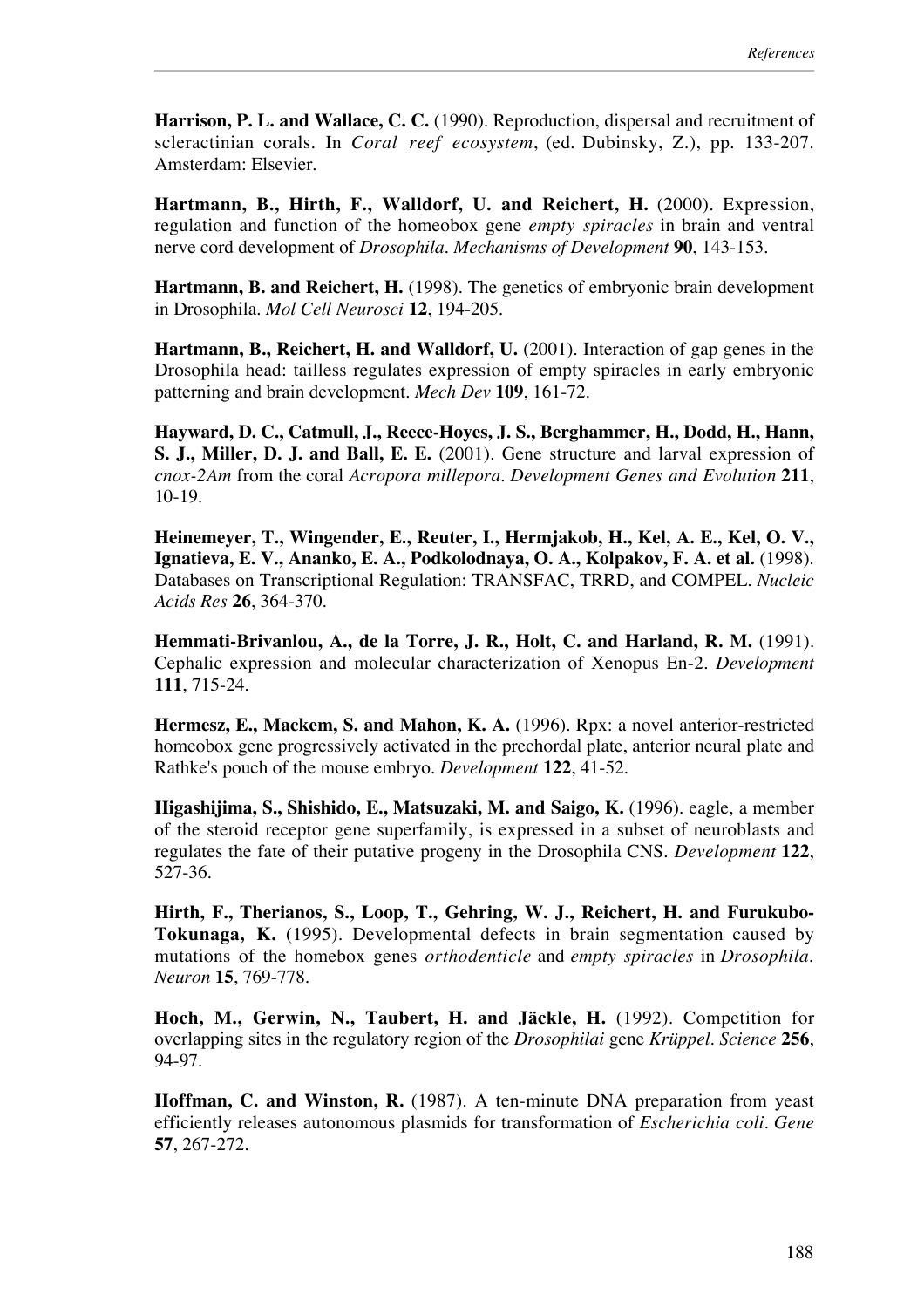**Holland, L. Z.** (2000). Body-plan evolution in the Bilateria: early antero-posterior patterning and the deuterostome-protostome dichotomy. *Current Opinions in Genetics & Development* **10**, 434-442.

**Holland, P., Garcia-Fernandez, J., Williams, N. A. and Sidow, A.** (1994). Gene duplications and the origins of vertebrate development. *Development Supplement*, 125- 133.

**Holland, P. W.** (1999). Gene duplication: past, present and future. *Semin Cell Dev Biol* **10**, 541-7.

**Holland, P. W. H.** (1998). Major transitions in animal evolution: a developmental genetic perspective. *American Zoologist* **38**, 829-842.

**Hollemann, T., Bellefroid, E. and Pieler, T.** (1998). The *Xenopus* homologue of the *Drosophila* gene *tailless* has a function in early eye development. *Development* **125**, 2425-2432.

**Holley, S. A., Jackson, P. D., Sasai, Y., Lu, B., De Robertis, E. M., Hoffmann, F. M. and Ferguson, E. L.** (1995). A conserved system for dorsal-ventral patterning in insects and vertebrates involving sog and chordin. *Nature* **376**, 249-53.

**Hughes, A. L.** (1998). Phylogenetic tests of the hypothesis of block duplication of homologous genes on human chromosomes 6, 9, and 1. *Mol Biol Evol* **15**, 854-70.

**Hughes, A. L.** (1999). Phylogenies of developmentally important proteins do not support the hypothesis of two rounds of genome duplication early in vertebrate history. *J Mol Evol* **48**, 565-76.

**Hyman, L. H.** (1940). Metazoa of the tissue grade of construction - the radiate phyla - Phylum Cnidaria. In *The Invertebrates: Protozoa through Ctenophora*, pp. 365-641. New York: McGraw-Hill Book Company, Inc.

**Ip, Y. T., Park, R. E., Kosman, D., Bier, E. and Levine, M.** (1992a). The dorsal gradient morphogen regulates stripes of rhomboid expression in the presumptive neuroectoderm of the Drosophila embryo. *Genes Dev* **6**, 1728-39.

**Ip, Y. T., Park, R. E., Kosman, D., Yazdanbakhsh, K. and Levine, M.** (1992b). dorsal-twist interactions establish snail expression in the presumptive mesoderm of the Drosophila embryo. *Genes Dev* **6**, 1518-30.

**Jackson, A., Panayiotidis, P. and Foroni, L.** (1998). The human homologue of the Drosophila tailless gene (TLX): characterization and mapping to a region of common deletion in human lymphoid leukemia on chromosome 6q21. *Genomics* **50**, 34-43.

**Janknecht, R., de Martynoff, G., Lou, J., Hipskind, R., Nordheim, A. and Stunnenberg, H.** (1991). Rapid and efficient purification of native histidine-tagged protein expressed by recombinant vaccinia virus. *Proc Natl Acad Sci U S A* **88**, 8972- 8976.

Johnson, F. B., Parker, E. and Krasnow, M. A. (1995). extradenticle protein is a selective cofactor for the *Drosophila* homeotics: Role of the homeodomain and YPWM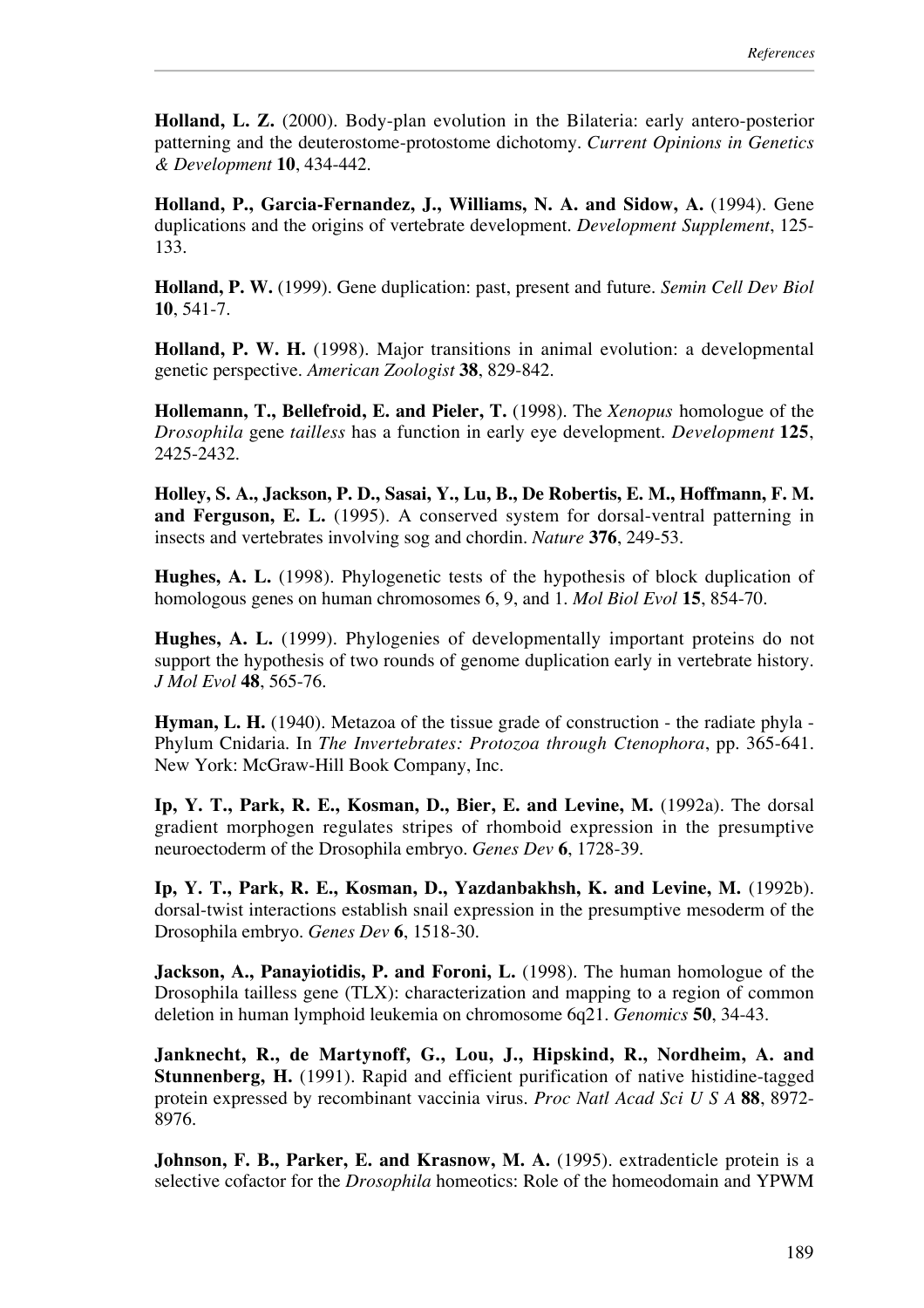amino acid motif in the interaction. *Proceedings of The National Academy of Sciences* **92**, 739-743.

**Jones, B. and McGinnis, W.** (1993). The regulation of *empty spiracles* by *Abdominal-B* mediates an abdominal segment identity function. *Genes & Development* **7**, 229-240.

**Jürgens, G., Wieschaus, E., Nusslein-Volard, C. and Kluding, H.** (1984). Mutations affecting the pattern of the larval cuticle in *Drosophila melanogaster*. *Roux's Arch. Dev. Biol.* **193**, 359-377.

**Kasai, Y., Nambu, J. R., Lieberman, P. M. and Crews, S. T.** (1992). Dorsal-ventral patterning in Drosophila: DNA binding of snail protein to the single-minded gene. *Proc Natl Acad Sci U S A* **89**, 3414-8.

**Katsuyama, Wada, Yasugi and Saiga.** (1995). Expression of the labial group Hox gene HrHox-1 and its alteration induced by retinoic acid in development of the ascidian Halocynthia roretzi. *Development* **121**, 3197-205.

**Kazanskaya, O. V., Severtzova, E. A., Barth, K. A., Ermakova, G. V., Lukyanov, S. A., Benyumov, A. O., Pannese, M., Boncinelli, E., Wilson, S. W. and Zaraisky, A. G.** (1997). Anf: a novel class of vertebrate homeobox genes expressed at the anterior end of the main embryonic axis. *Gene* **200**, 25-34.

**Kirschner, M. and Gerhart, J.** (1998). Evolvability. *Proc Natl Acad Sci U S A* **95**, 8420-8427.

**Klein, W. H. and Li, X.** (1999). Function and evolution of Otx proteins. *Biochemical and Biophysical Research Communications* **258**, 229-233.

**Knoepfler, P. S. and Kamps, M. P.** (1995). The pentapeptide motif of Hox proteins is required for cooperative DNA binding with Pbx1, physically contacts Pbx1, and enhances DNA binding by Pbx1. *Mol Cell Biol* **15**, 5811-9.

**Kuhn, K., Streit, B. and Schierwater, B.** (1996). Homeobox genes in the cnidarian *Eleutheria dichotoma*: evolutionary implications for the origin of *Atennapedia*-class (HOM/Hox) genes. *Molecular Phylogenetics and Evolution* **6**, 30-38.

**Kuhn, K., Streit, B. and Schierwater, B.** (1999). Isolation of Hox genes from the scyphozoan Cassiopeia xamachana: implications for the early evolution of Hox genes. *J Exp Zool* **285**, 63-75.

**Kurant, E., Pai, C.-Y., Sharf, R., Halachmi, N., Sun, Y. H. and Salzberg, A.** (1998). Dorsotonals/homothorax, the Drosophila homologue of meis 1, interacts with extradenticle in patterning of the embryonic PNS. *Development* **125**, 1037-1048.

**Laemmli, U.** (1970). Cleavage of structural proteins during the assembly of the head of bacteriophage T4. *Nature* **227**, 680-685.

**Lai, Z. C., Fortini, M. E. and Rubin, G. M.** (1991). The embryonic expression patterns of zfh-1 and zfh-2, two Drosophila genes encoding novel zinc-finger homeodomain proteins. *Mech Dev* **34**, 123-34.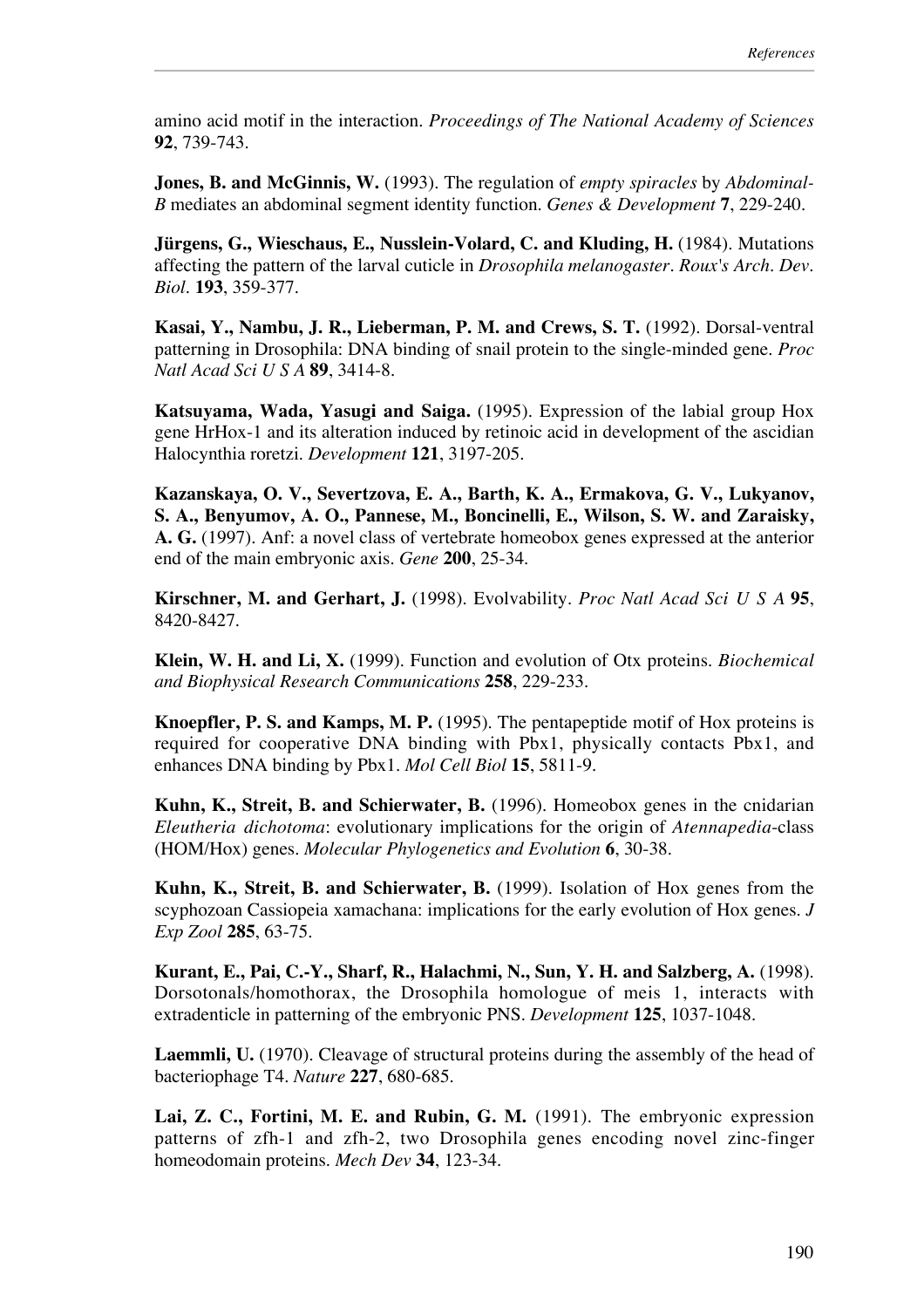**Langeland, J. A., Tomsa, J. M., Jackman, W. R., Jr. and Kimmel, C. B.** (1998). An amphioxus snail gene: expression in paraxial mesoderm and neural plate suggests a conserved role in patterning the chordate embryo. *Dev Genes Evol* **208**, 569-77.

**Lewin, B.** (1997). Genes VI. Oxford: Oxford University Press.

**Liaw, G.-J. and lengyel, J.** (1992). Control of *tailless* expression by *bicoid, dorsal* and synergistically interacting terminal system regulatory elements. *Mechanisms of Development* **40**, 47-61.

**Liu, I. S., Chen, J. D., Ploder, L., Vidgen, D., van der Kooy, D., Kalnins, V. I. and McInnes, R. R.** (1994). Developmental expression of a novel murine homeobox gene (Chx10): evidence for roles in determination of the neuroretina and inner nuclear layer. *Neuron* **13**, 377-93.

**Liu, J., Wilson, T. E., Milbrandt, J. and Johnston, M.** (1993). Identifying DNAbinding sites and analyzing DNA-binding domains using a yeast selection system. *Methods: A Companion to Methods in Enzymology* **5**, 125-137.

**Locascio, Aniello, Amoroso, Manzanares, Krumlauf and Branno.** (1999). Patterning the ascidian nervous system: structure, expression and transgenic analysis of the CiHox3 gene. *Development* **126**, 4737-48.

**Lockett, T. J.** (1990). A bacteriophage lambda DNA purification procedure suitable for the analysis of DNA from either large or multiple small lysates. *Analytical Biochemistry* **185**, 230-234.

**Luisi, B. F., Xu, W. X., Otwinowski, Z., Freedman, L. P., Yamamoto, K. R. and Sigler, P. B.** (1991). Crystallographic analysis of the interaction of the glucocorticoid receptor with DNA. *Nature* **352**, 497-505.

**Lundin, L. G.** (1999). Gene duplications in early metazoan evolution. *Semin Cell Dev Biol* **10**, 523-30.

**Lynch, M. and Conery, J. S.** (2000). The evolutionary fate and consequences of duplicate genes. *Science* **290**, 1151-5.

**Lynch, M. and Force, A.** (2000). The probability of duplicate gene preservation by subfunctionalization. *Genetics* **154**, 459-73.

**Mackie, G. O.** (1990). The elementary nervous system revisited. *American Zoologist* **30**, 907-920.

**Mailhos, C., Andre, S., Mollereau, B., Goriely, A., Hemmati-Brivanlou, A. and Desplan, C.** (1998). Drosophila Goosecoid requires a conserved heptapeptide for repression of paired-class homeoprotein activators. *Development* **125**, 937-47.

**Mangelsdorf, D. J. and Evans, R. M.** (1995). The RXR heterodimers and orphan receptors. *Cell* **83**, 841-50.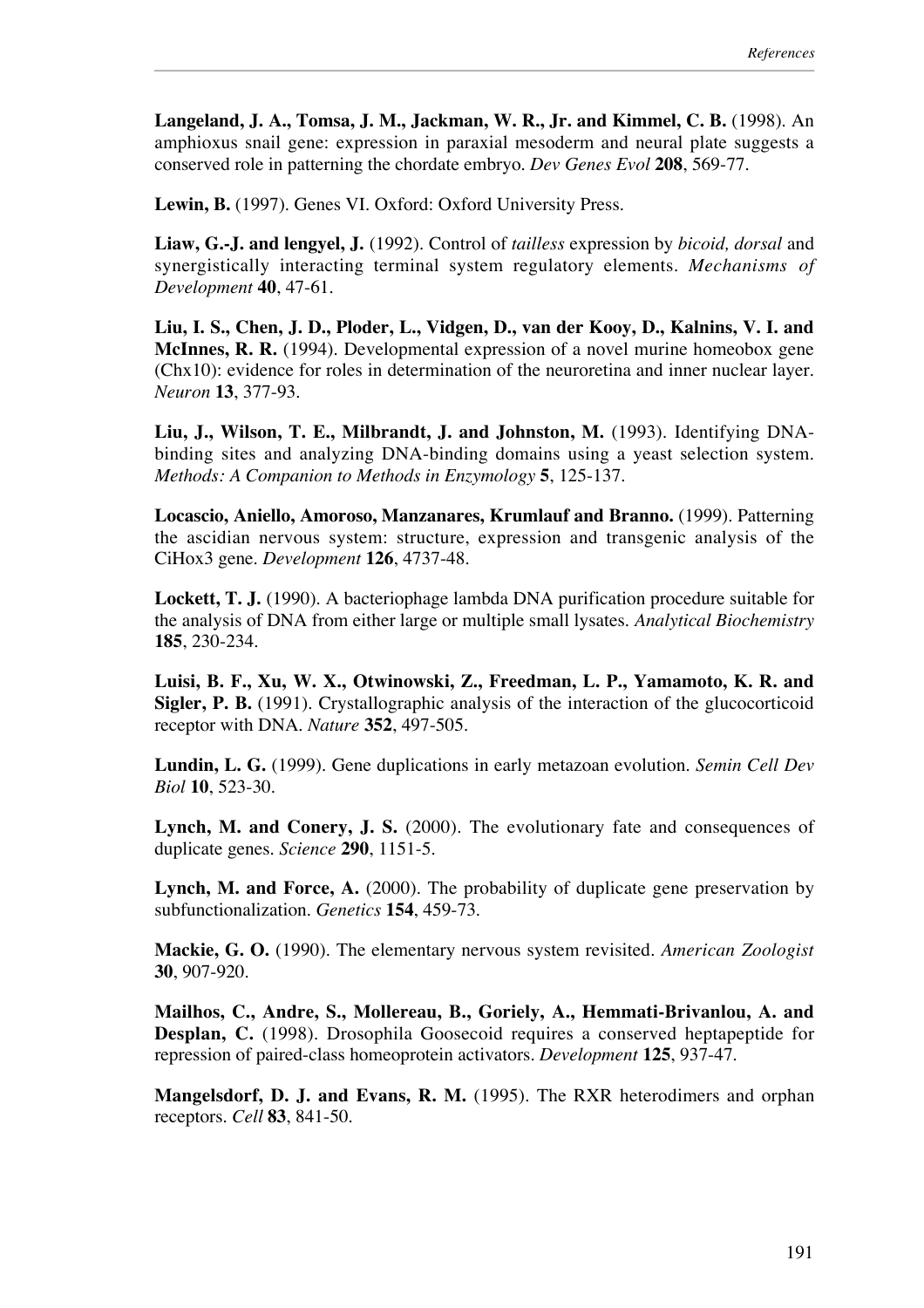**Mangelsdorf, D. J., Thummel, C., Beato, M., Herrlich, P., Schutz, G., Umesono, K., Blumberg, B., Kastner, P., Mark, M., Chambon, P. et al.** (1995). The nuclear receptor superfamily: the second decade. *Cell* **83**, 835-9.

**Martin, A.** (2001). Is tetralogy true? Lack of support for the "one-to-four rule". *Mol Biol Evol* **18**, 89-93.

**Martin, V. J.** (2000). Reorganization of the nervous system during metamorphosis of a hydrozoan planula. *Invertebrate Biology* **119**, 243-253.

**Martin, V. J., Littlefield, C. L., Archer, W. E. and Bode, H. R.** (1997). Embryogenesis in hydra. *Biological Bulletins* **192**, 345-363.

**Martindale, M., Finnerty, J. and Henry, J.** (2002). The Radiata and the evolutionary origins of the bilaterian body plan. *Mol Phylogenet Evol* **24**, 358.

**Martindale, M. Q. and Henry, J. Q.** (1998). The development of radial and biradial symmetry: the evolution of bilaterality. *American Zoologist* **38**, 672-684.

**Martinez, D. E., Dirksen, M. L., Bode, P. M., Jamrich, M., Steele, R. E. and Bode, H. R.** (1997). Budhead, a fork head/HNF-3 homologue, is expressed during axis formation and head specification in hydra. *Dev Biol* **192**, 523-36.

**Masuda-Nakagawa, L. M., Gröger, H., Aerne, B. L. and Schmid, V.** (2000). The HOX-like gene *Cnox-2* is expressed at the anterior region in all life cycle stages of the jellyfish *Podycornye carnea*. *Development Genes and Evolution* **210**, 151-156.

**Mathers, P. H., Grinberg, A., Mahon, K. A. and Jamrich, M.** (1997). The Rx homeobox gene is essential for vertebrate eye development. *Nature* **387**, 603-7.

**McDonald, J. A., Holbrook, S., Isshiki, T., Weiss, J., Doe, C. Q. and Mellerick, D. M.** (1998). Dorsoventral patterning in the Drosophila central nervous system: the vnd homeobox gene specifies ventral column identity. *Genes Dev* **12**, 3603-12.

**McGinnis, W. and Krumlauf, R.** (1992). Homeobox genes and axial patterning. *Cell* **68**, 283-302.

**McMillan, J., Yellowlees, D., Heyward, A. J., Harrison, P. and Miller, D.** (1988). Preparation of high molecular weight DNA from hermatypic corals and its use for DNA hybridization and cloning. *Marine Biology* **98**, 271-276.

**Medina, M., Collins, A. G., Silberman, J. D. and Sogin, M. L.** (2001). Evaluating hypotheses of basal animal phylogeny using complete sequences of large and small subunit rRNA. *Proceedings of The National Academy of Sciences* **98**, 9707-9712.

**Mellerick, D. M. and Nirenberg, M.** (1995). Dorsal-ventral patterning genes restrict NK-2 homeobox gene expression to the ventral half of the central nervous system of Drosophila embryos. *Dev Biol* **171**, 306-16.

**Miles, A. and Miller, D. J.** (1992). Genomes of diploblastic organisms contain homeoboxes: sequence of eveC, an even-skipped homologue from the cnidarian Acropora formosa. *Proc R Soc Lond B Biol Sci* **248**, 159-61.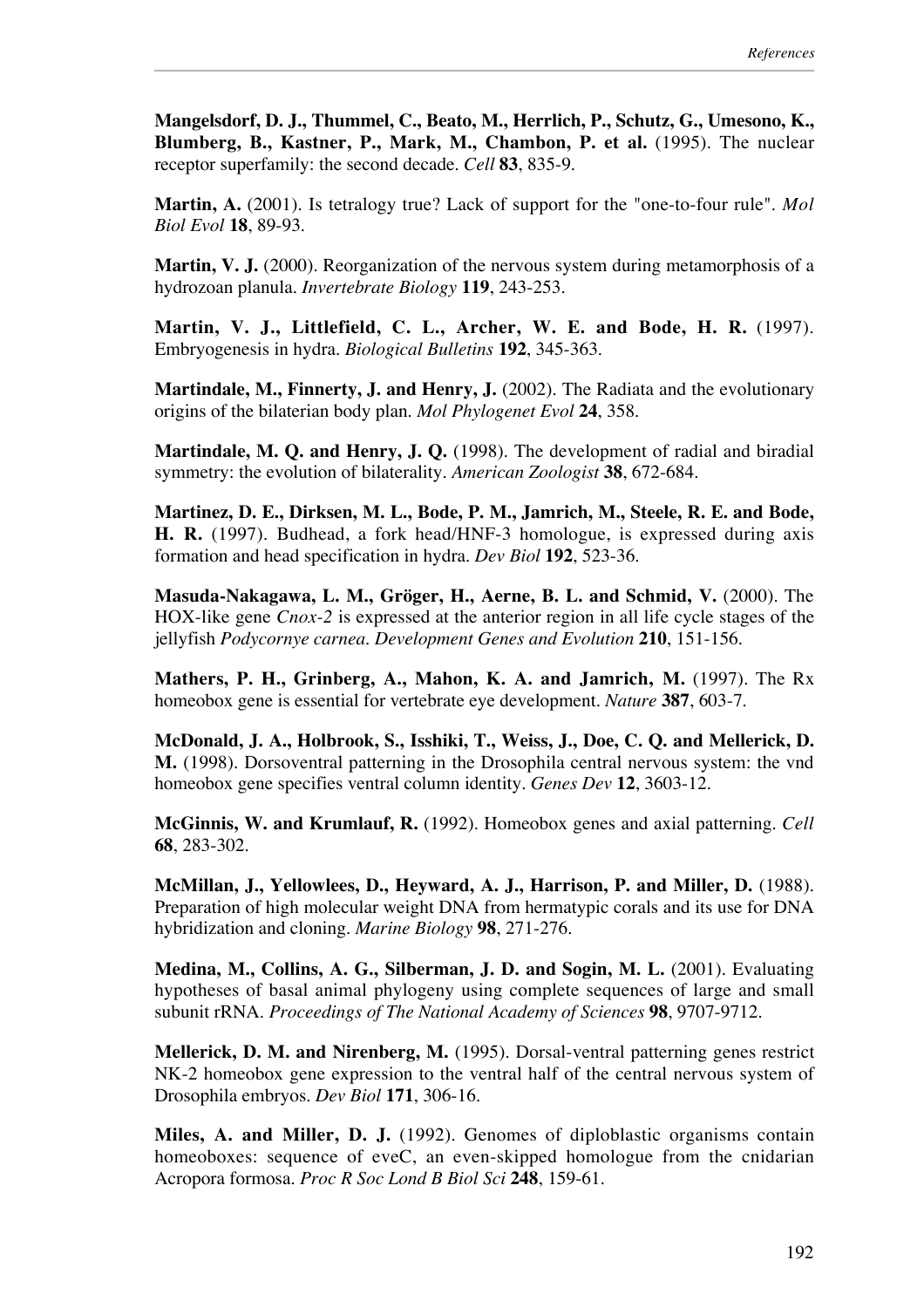**Miller, D. J. and Ball, E. E.** (2000). The coral Acropora: what it can contribute to our knowledge of metazoan evolution and the evolution of developmental processes. *BioEssays* **22**, 291-6.

**Miller, D. J. and Harrison, P.** (1990). Molecular and developmental biology of the Cnidaria - basic aspects and phylogenetic implications. *Aust. J. Biotech* **4**, 241-250.

**Miller, D. J., Hayward, D. C., Reece-Hoyes, J. S., Scholten, I., Catmull, J., Gehring, W. J., Callaerts, P., Larsen, J. E. and Ball, E. E.** (2000). Pax gene diversity in the basal cnidarian *Acropora millepora* (Cnidaria, Anthozoa): implications for the evolution of the *Pax* gene family. *Proceedings of The National Academy of Sciences* **97**, 4475-4480.

**Minguillon, C., Ferrier, D. E., Cebrian, C. and Garcia-Fernandez, J.** (2002). Gene duplications in the prototypical cephalochordate amphioxus. *Gene* **287**, 121-8.

**Mitgutsch, C., Hauser, F. and Grimmelikhuijzen, C. J. P.** (1999). Expression and developmentl regulation of the hydra-RFamide and Hydra-LWamide preprohormone genes in *Hydra*: evidence for transient phases of head formation. *Developmental Biology* **207**, 189-203.

**Miura, M., Yanazawa, M., Kato, K. and Kitamura, K.** (1997). Expression of a novel *aristaless* related homeobox gene '*Arx*' in the vertebrate telencephalon, diencephalon and floor plate. *Mechanisms of Development* **65**, 99-109.

**Miyamoto, N., Yoshida, M., Kuratani, S., Matsuo, I. and Aizawa, S.** (1997). Defects of urogenital development in mice lacking *Emx2*. *Development* **124**, 1653-1664.

**Mochizuki, K., Sano, H., Kobayashi, S., Nishimiya-Fujisawa, C. and Fujisawa, T.** (2000). Expression and evolutionary conservation of *nanos*-related genes in *Hydra*. *Development Genes and Evolution* **210**, 591-602.

**Mokady, O., Dick, M. H., Lackschewitz, D., Schierwater, B. and Buss, L. W.** (1998). Over one-half billion years of head conservation? Expression of an *ems* class gene in *Hydractinia symbiolongicarpus* (Cnidaria: Hydrozoa). *Proceedings of The National Academy of Sciences* **95**, 3673-3678.

**Monaghan, A. P., Bock, D., Gass, P., Schwager, A., Wolfer, D. P., Lipp, H. P. and Schutz, G.** (1997). Defective limbic system in mice lacking the tailless gene. *Nature* **390**, 515-517.

**Monaghan, A. P., Grau, E., Bock, D. and Schütz, G.** (1995). The mouse homolog of the orphan nuclear receptor *tailless* is expressed in the developing forebrain. *Development* **121**, 839-853.

**Mori, H., Miyazaki, Y., Morita, T., Nitta, H. and Mishina, M.** (1994). Different spatio-temporal expressions of three otx homeoprotein transcripts during zebrafish embryogenesis. *Brain Res Mol Brain Res* **27**, 221-31.

**Morita, T., Nitta, H., Kiyama, Y., Mori, H. and Mishina, M.** (1995). Differential expression of two zebrafish emx homeoprotein mRNAs in the developing brain. *Neuroscience Letters* **198**, 131-134.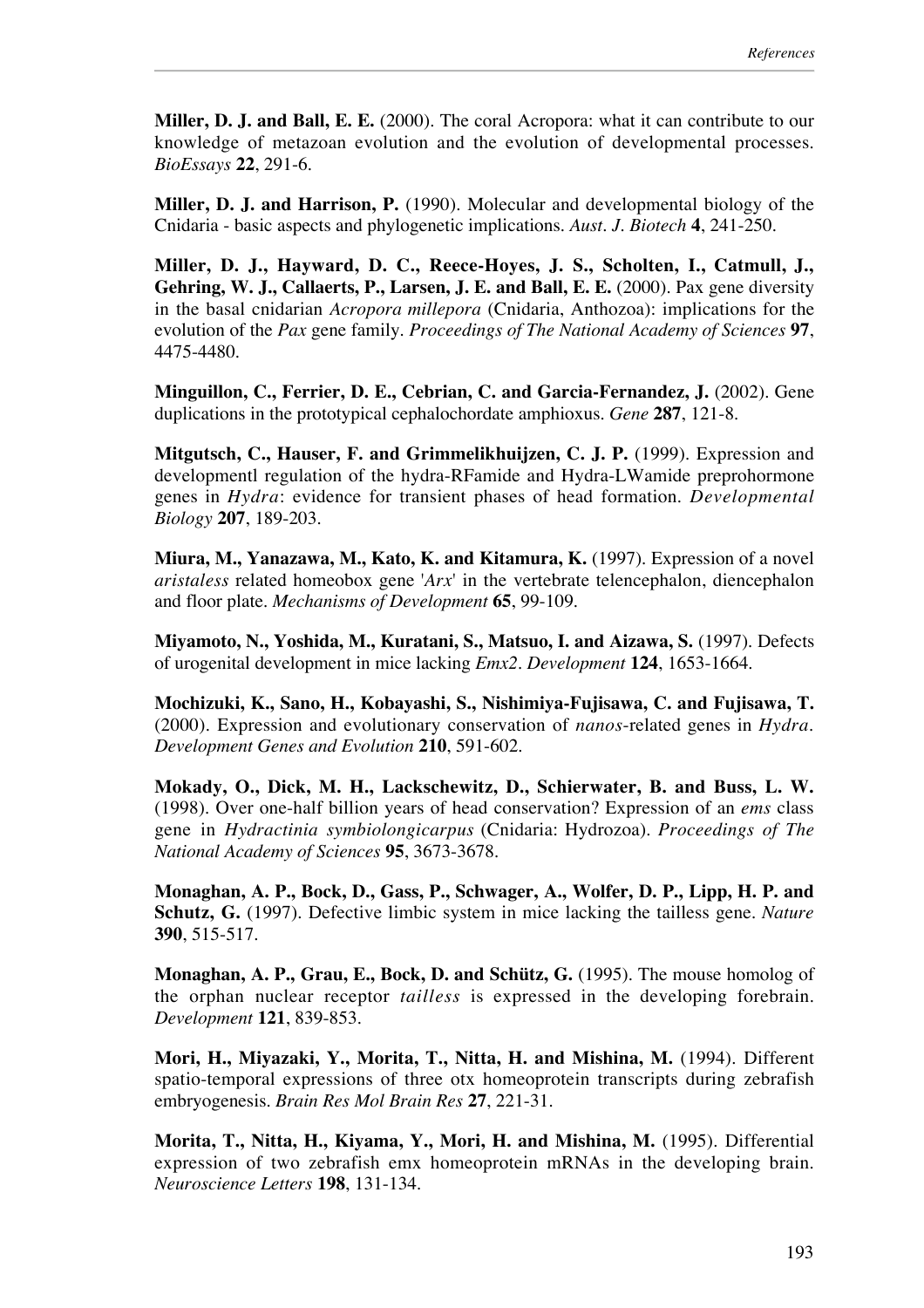**Morse, A. N. C., Iwao, K., Baba, M., Shimioke, K., Hayashibara, K. and Omori, M.** (1996). An ancient chemosensory mechanism brings new life to coral reefs. *Biol Bull* **191**, 149-154.

**Much, J. W., Slade, D. J., Klampert, K., Garriga, G. and Wightman, B.** (2000). The *fax-1* nuclear hormone receptor regulates axon pathfinding and neurotransmitter expression. *Development* **127**, 703-712.

**Muller, P., Yanze, N., Schmid, V. and Spring, J.** (1999). The homeobox gene *Otx* of the Jellyfish *Podocoryne carnea*: role of a head gene in striated muscle and evolution. *Developmental Biology* **216**, 582-594.

**Murtha, M. T., Leckman, J. F. and Ruddle, F. H.** (1991). Detection of homeobox genes in development and evolution. *Proc Natl Acad Sci U S A* **88**, 10711-5.

**Myojin, M., Ueki, T., Sugahara, F., Murakami, Y., Shigentani, Y., Aizawa, S., Hirano, S. and Kuratani, S.** (2001). Isolation of *Dlx* and *Emx* gene cognates in an agnathan species, *Lampetra japonica*, and their expression patterns during embryonic and larval development: conserved and diversified regulatory patterns of homeobox genes in vertebrate head evolution. *Journal of Experimental Zoology (Mol. Dev. Evol)* **291**, 68-84.

**Naito, M., Ishiguro, H., Fujisawa, T. and Kurosawa, Y.** (1993). Presence of eight distinct homeobox-containing genes in cnidarians. *FEBS Lett* **333**, 271-4.

**Naruse, K., Fukamachi, S., Mitani, H., Kondo, M., Matsuoka, T., Kondo, S., Hanamura, N., Morita, Y., Hasegawa, K., Nishigaki, R. et al.** (2000). A detailed linkage map of medaka, Oryzias latipes: comparative genomics and genome evolution. *Genetics* **154**, 1773-84.

**Neuteboom, S. T., Peltenburg, L. T., van Dijk, M. A. and Murre, C.** (1995). The hexapeptide LFPWMR in Hoxb-8 is required for cooperative DNA binding with Pbx1 and Pbx2 proteins. *Proc Natl Acad Sci U S A* **92**, 9166-70.

**Nielsen, C.** (1995). Animal evolution: interrelationships of the living phyla. Oxford: Oxford University Press.

**Nieto, M. A., Bennett, M. F., Sargent, M. G. and Wilkinson, D. G.** (1992). Cloning and developmental expression of Sna, a murine homologue of the Drosophila snail gene. *Development* **116**, 227-37.

**Oda, I. and Saiga, H.** (2001). *Hremx*, the ascidian homologue of *ems/emx*, is expressed in the anterior and posterior-lateral epidermis but not in the central nervous system during embryogenesis. *Development Genes and Evolution* **211**, 291-298.

**Odorico, D. and Miller, D.** (1997). Internal and external relationships of the Cnidaria: implications of primary and predicted secondary structure of the 5'-end of the 23S-like rDNA. *Proc R Soc Lond B Biol Sci* **264**, 77-82.

**Ohno, S.** (1970). Evolution by Gene Duplication. Berlin: Springer-Verlag.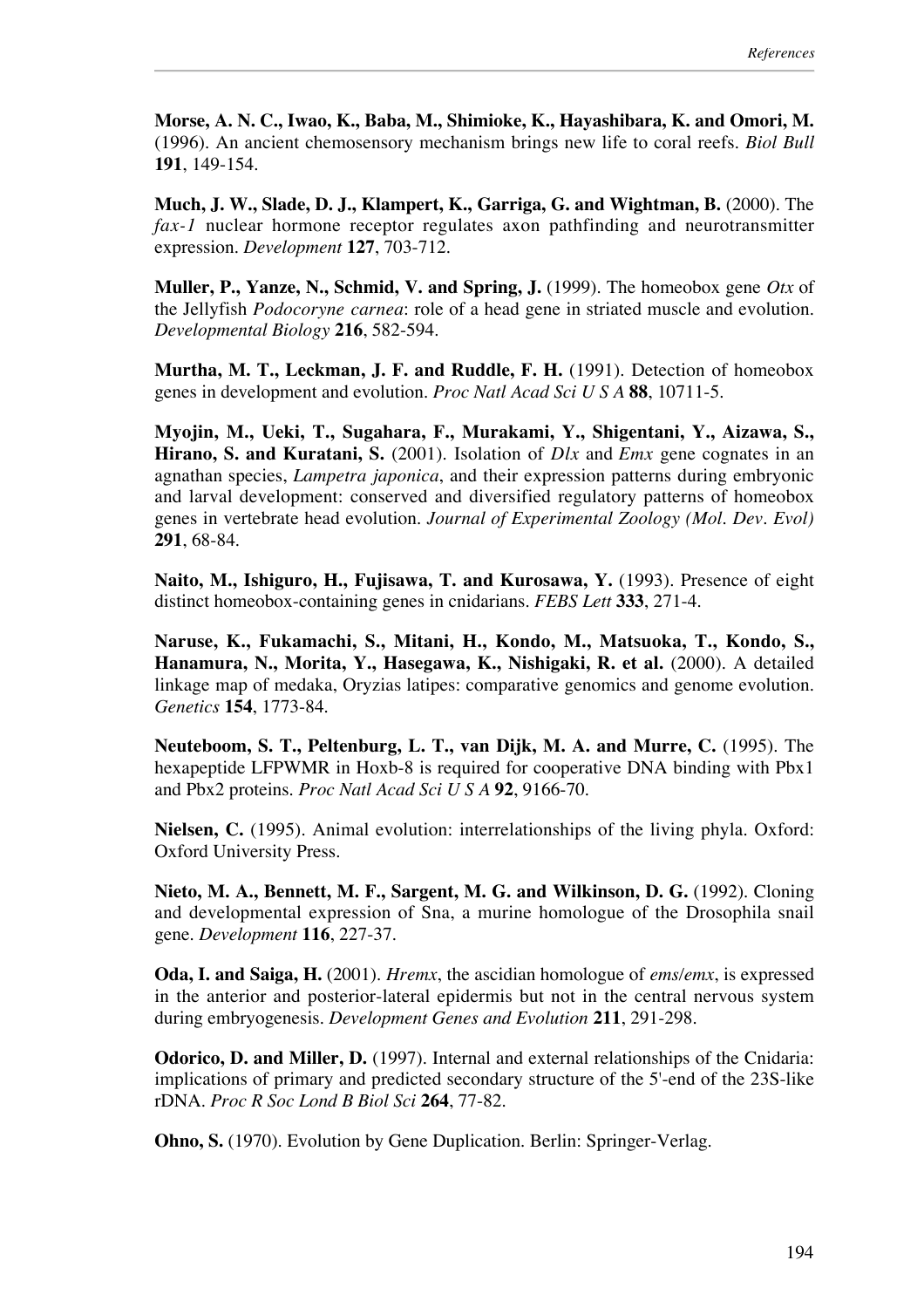**Ohta, T.** (1988). Time for acquiring a new gene by duplication. *Proc Natl Acad Sci U S A* **85**, 3509-12.

**Pankratz, M. J., Busch, M., Hoch, M., Seifert, E. and Jackle, H.** (1992). Spatial control of the gap gene knirps in the Drosophila embryo by posterior morphogen system. *Science* **255**, 986-9.

**Pannese, M., Lupo, G., Kablar, B., Boncinelli, E., Barsacchi, G. and Vignali, R.** (1998). The *Xenopus Emx* genes identify presumptive dorsal telencephalon and are induced by head organizer signals. *Mechanisms of Development* **73**, 73-83.

**Papaioannou, V. E.** (2001). T-box genes in development: from hydra to humans. *Int Rev Cytol* **207**, 1-70.

**Patarnello, T., Bargelloni, L., Boncinelli, E., Spada, F., Pannese, M. and Broccoli, V.** (1997). Evolution of Emx genes and brain development in vertebrates. *Proc R Soc Lond B Biol Sci* **264**, 1763-1766.

**Paznekas, W. A., Okajima, K., Schertzer, M., Wood, S. and Jabs, E. W.** (1999). Genomic organization, expression, and chromosome location of the human SNAIL gene (SNAI1) and a related processed pseudogene (SNAI1P). *Genomics* **62**, 42-9.

**Pellegrini, M., Mansouri, A., Simeone, A., Boncinelli, E. and Gruss, P.** (1996). Dentate gyrus formation requires *Emx2*. *Development* **122**, 3893-3898.

**Pellizzari, L., Tell, G., Fabbro, D., Pucillo, C. and Damante, G.** (1997). Functional interference between contacting amino acids of homeodomains. *FEBS Lett* **407**, 320-4.

Peltenburg, L. T. and Murre, C. (1996). Engrailed and Hox homeodomain proteins contain a related Pbx interaction motif that recognizes a common structure present in Pbx. *Embo J* **15**, 3385-93.

**Perlmann, T., Rangarajan, P., N., Umesono, K. and Evans, R. M.** (1993). Determinants for selective RAR and TR recognition of direct repeat HREs. *Genes & Development* **7**, 1411-1422.

**Phelan, M. L., Rambaldi, I. and Featherstone, M. S.** (1995). Cooperative interaction between HOX and PBX proteins mediated by a conserved peptide motif. *Molecular and Cellular Biology* **15**, 3989-3997.

**Pignoni, F., Baldarellli, R., Steingrimsson, E., Diaz, R. J., Patapoutian, A., Merriam, J. and Lengyel, J.** (1990). The Drosophila gene *tailless* is expressed at the embryonic termini and is a member of the steroid receptor superfamily. *Cell* **62**, 151- 163.

**Pignoni, F., Steingrimsson, E. and Lengyel, J. A.** (1992). bicoid and the terminal system activate tailless expression in the early Drosophila embryo. *Development* **115**, 239-51.

**Pitman, J. L., Tsai, C. C., Edeen, P. T., Finley, K. D., Evans, R. M. and McKeown, M.** (2002). DSF nuclear receptor acts as a repressor in culture and in vivo. *Dev Biol* **245**, 315-28.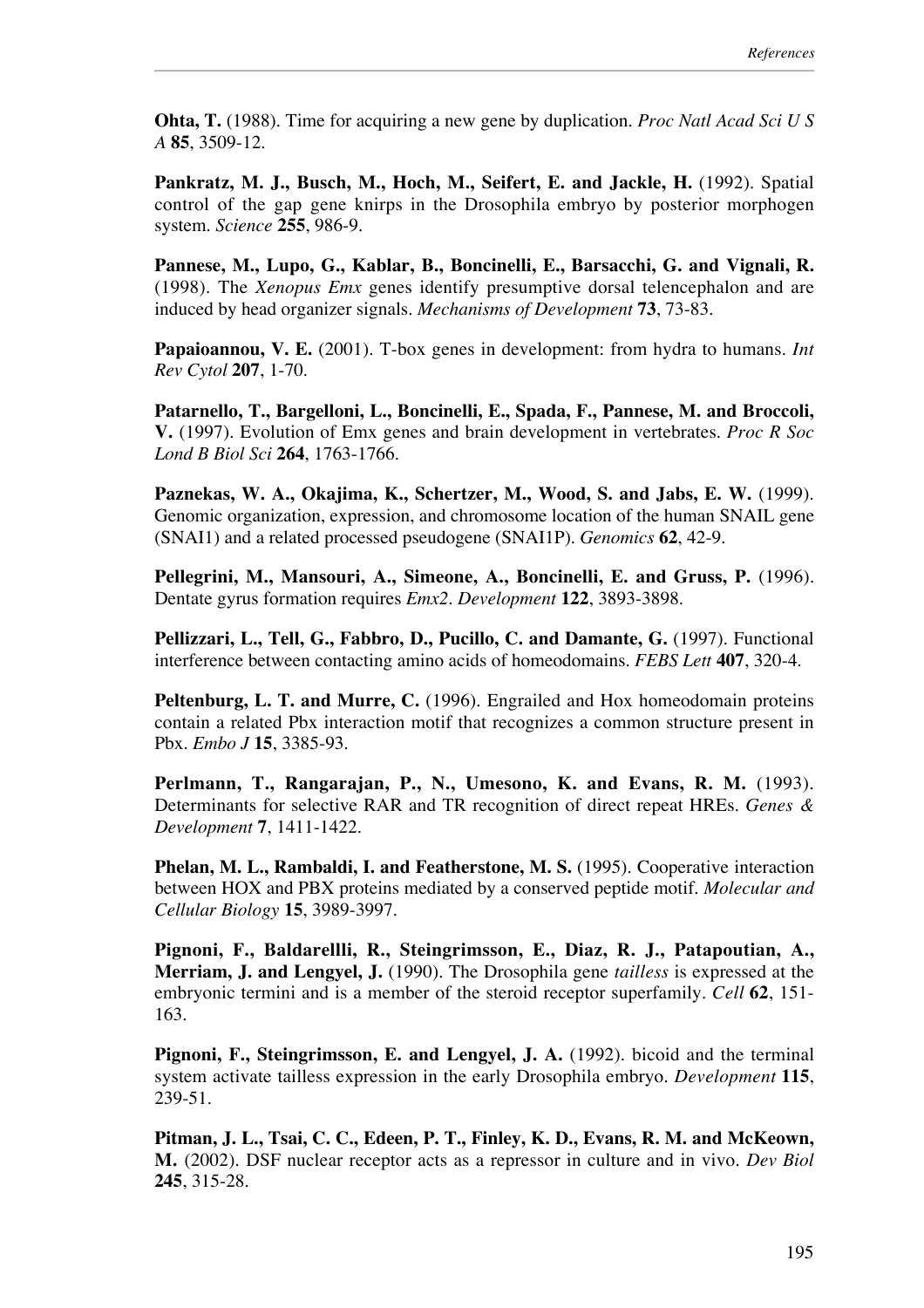**Quandt, K., Frech, K., Karas, H., Wingender, E. and Werner, T.** (1995). MatInd and MatInspector - new fast and versatile tools for detection of consensus matches in nucleotide sequence data. *Nucleic Acids Res* **23**, 4878-4884.

**Qui, M., Anderson, S., Chen, S., Meneses, J. J., Hevner, R., Kuwana, E., Pedersen, R. A. and Rubenstein, J. L. R.** (1996). Mutation of the *Emx-1* homeobox gene disrupts the corpus callosum. *Developmental Biology* **178**, 174-178.

**Rastinejad, F., Perlmann, T., Evans, R. M. and Sigler, P. B.** (1995). Structural determinants of nuclear receptor assembly on DNA direct repeats. *Nature* **375**, 203-11.

**Reece-Hoyes, J. S.** (2001) *Pax* genes from the anthozoan hard coral, *Acropora millepora*: insights into *Pax* evolution Department of Biochemistry and Molecular Biology, James Cook University, Townsville

**Reichert, H. and Simeone, A.** (2001). Developmental genetic evidence for a monophyletic origin of the bilaterian brain. *Philos Trans R Soc Lond B Biol Sci* **356**, 1533-44.

**Rogozin, I. B., Lyons-Weiler, J. and Koonin, E. V.** (2000). Intron sliding in conserved gene families. *Trends in Genetics* **16**, 430-432.

**Royet, J. and Finkelstein, R.** (1995). Pattern formation in *Drosophila* head development: the role of the *orthodenticle* homeobox gene. *Development* **121**, 3561- 3572.

**Ruddle, F. H., Amemiya, C. T., Carr, J. L., Kim, C. B., Ledje, C., Shashikant, C. S. and Wagner, G. P.** (1999). Evolution of chordate hox gene clusters. *Ann N Y Acad Sci* **870**, 238-48.

**Rudolph, K. M., Liaw, G.-J., Green, P., Courey, A. J., Hartenstein, V. and Lengyel, J.** (1997). Complex regulatory region mediating *tailless* expression in early embryonic patterning and brain development. *Development* **124**, 4297-4308.

**Ruppert, E. E. and Barnes, R. D.** (1991). Invertebrate Zoology. New York: Saunders College Publishing.

**Sambrook, J., Fritsch, E. F. and Maniatis, T.** (1989). Molecular cloning: a laboratory manual: Cold Spring Harbor Laboratory Press.

**Samuel, G., Miller, D. and Saint, R.** (2001). Conservation of a DPP/BMP signaling pathway in the nonbilateral cnidarian Acropora millepora. *Evol Dev* **3**, 241-50.

**Sanger, F., Nicklen, S. and Coulson, A. R.** (1977). DNA sequencing with chainterminating inhibitors. *Proceedings of The National Academy of Sciences* **74**, 5463- 5467.

**Sasai, Y. and De Robertis, E. M.** (1997). Ectodermal patterning in vertebrate embryos. *Dev Biol* **182**, 5-20.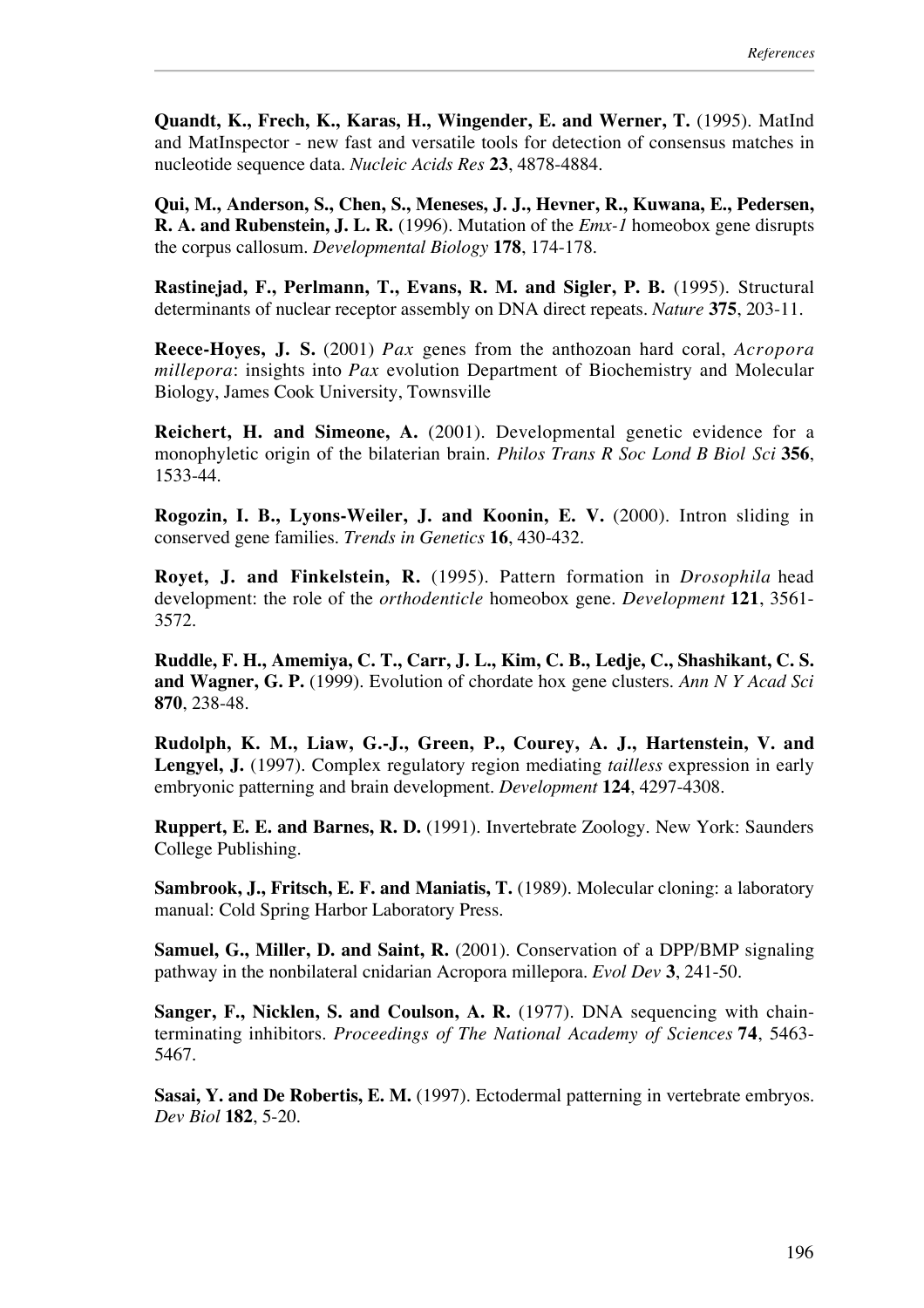**Schierwater, B. and Desalle, R.** (2001). Current problems with the zootype and the early evolution of Hox genes. *Journal of Experimental Zoology (Mol. Dev. Evol)* **291**, 169-174.

**Schierwater, B., Murtha, M., Dick, M., Ruddle, F. H. and Buss, L. W.** (1991). Homeoboxes in cnidarians. *J Exp Zool* **260**, 413-6.

**Schneider, K.** (1890). Histologie von *Hydra fusca* mit besonderer Berücksichtigung des Nervensystems der Hydropolypen. *Arch. mikrosk. Anat.* **35**, 321-379.

**Schneitz, K., Spielmann, P. and Noll, M.** (1993). Molecular genetics of Aristaless, a prd-type homeo box gene involved in the morphogenesis of proximal and distal pattern elements in a subset of appendages in Drosophila. *Genes Dev* **7**, 911.

**Schröder, R., Eckert, C., Wolff, C. and Tautz, D.** (2000). Conserved and divergent aspects of terminal patterning in the beetle *Tribolium castaneum*. *Proceedings of The National Academy of Sciences* **97**, 6591-6596.

**Schummer, M., Scheurlen, I., Schaller, C. and Galliot, B.** (1992). HOM/HOX homeobox genes are present in hydra (Chlorohydra viridissima) and are differentially expressed during regeneration. *Embo J* **11**, 1815-23.

**Scott, M. P.** (2000). Development: the natural history of genes. *Cell* **100**, 27-40.

**Sefton, M., Sanchez, S. and Nieto, M. A.** (1998). Conserved and divergent roles for members of the Snail family of transcription factors in the chick and mouse embryo. *Development* **125**, 3111-21.

**Semple, C. and Wolfe, K. H.** (1999). Gene duplication and gene conversion in the Caenorhabditis elegans genome. *J Mol Evol* **48**, 555-64.

**Shen, W. F., Chang, C. P., Rozenfeld, S., Sauvageau, G., Humphries, R. K., Lu, M., Lawrence, H. J., Cleary, M. L. and Largman, C.** (1996). Hox homeodomain proteins exhibit selective complex stabilities with Pbx and DNA. *Nucleic Acids Res* **24**, 898-906.

**Shenk, M. A., Bode, H. R. and Steele, R. E.** (1993a). Expression of Cnox-2, a HOM/HOX homeobox gene in hydra, is correlated with axial pattern formation. *Development* **117**, 657-67.

**Shenk, M. A., Gee, L., Steele, R. E. and Bode, H. R.** (1993b). Expression of Cnox-2, a HOM/HOX gene, is suppressed during head formation in hydra. *Dev Biol* **160**, 108- 18.

**Simeone, A., Acampora, D., Gulisano, M., Stornaiuolo, A. and Boncinelli, E.** (1992a). Nested expression domains of four homeobox genes in developing rostral brain. *Nature* **358**, 687-690.

**Simeone, A., D'Apice, M. R., Nigro, V., Casanova, J., Graziani, F., Acampora, D. and Avantaggiato, V.** (1994). Orthopedia, a novel homeobox-containing gene expressed in the developing CNS of both mouse and Drosophila. *Neuron* **13**, 83-101.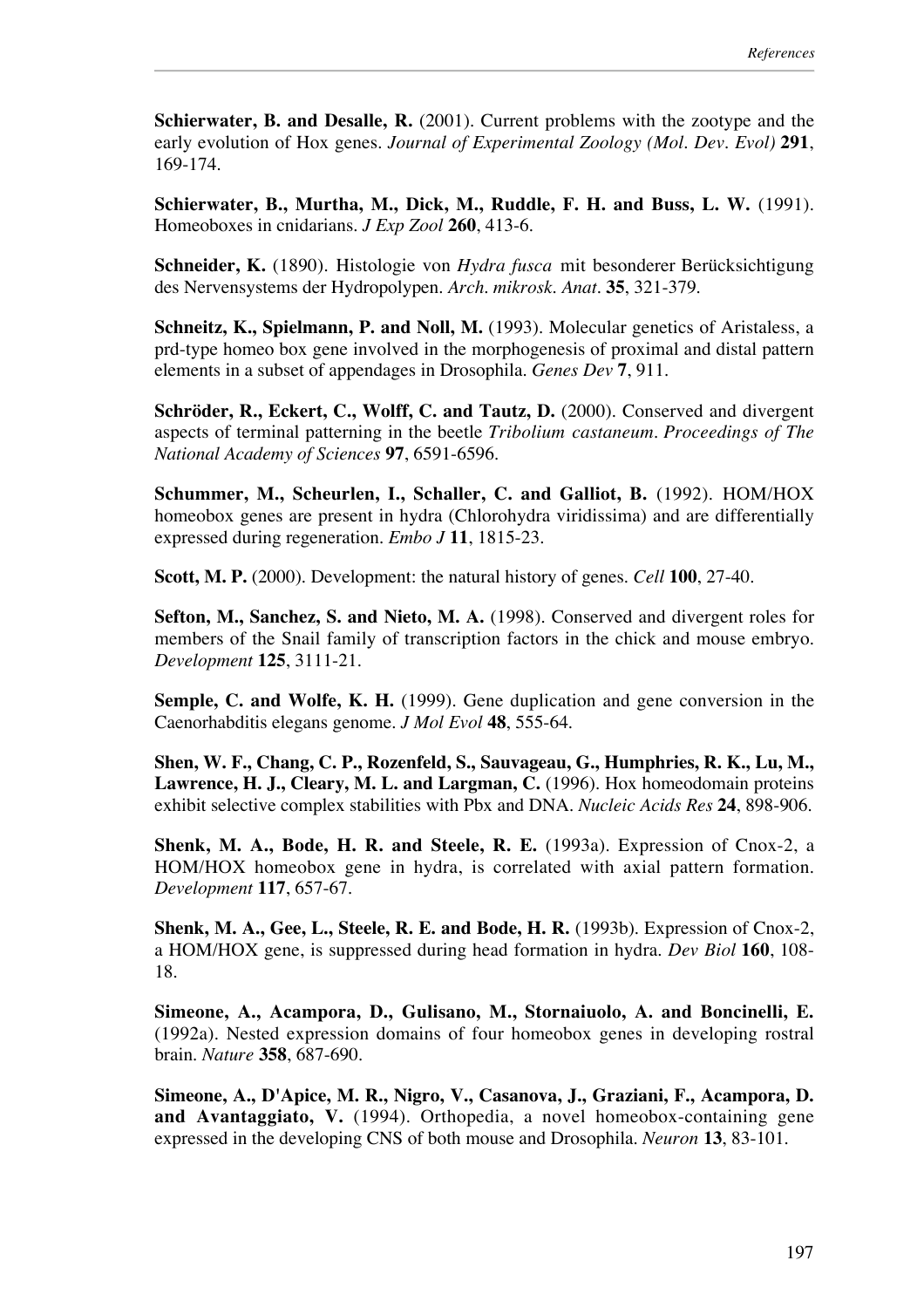**Simeone, A., Gulisano, M., Acampora, D., Stornaiuolo, A., Rambaldi, M. and Boncinelli, E.** (1992b). Two vertebrate homeobox genes related to the *Drosophila empty spiracles* gene are expressed in the embryonic cerebral cortex. *The EMBO Journal* **11**, 2541-2550.

**Skrabanek, L. and Wolfe, K. H.** (1998). Eukaryote genome duplication - where's the evidence? *Curr Opin Genet Dev* **8**, 694-700.

**Slack, J. M. W., Holland, P. W. H. and Graham, C. F.** (1993). The zootype and the phylogtypic stage. *Nature* **361**, 490-492.

**Smith, D. B. and Johnson, K. S.** (1988). Single-step purification of polypeptides expressed in *Escherichia coli* as fusions with glutathione S-transferase. *Gene* **67**, 31-40.

**Smith, K. M., Gee, L., Blitz, I. L. and Bode, H. R.** (1999). *CnOtx*, a member of the Otx gene family has a role in call movement in Hydra. *Developmental Biology* **212**, 392-404.

**Smith, K. M., Gee, L. and Bode, H. R.** (2000a). *HyAlx*, an *aristaless*-related gene, is involved in tentacle formation in hydra. *Development* **127**, 4743-4752.

**Smith, S., Metcalfe, J. A. and Elgar, G.** (2000b). Identification and analysis of two snail genes in the pufferfish (Fugu rubripes) and mapping of human SNA to 20q. *Gene* **247**, 119-28.

**Smith, S. T. and Jaynes, J. B.** (1996). A conserved region of engrailed, shared among all en-, gsc-, Nk1-, Nk2 and msh-class homeoproteins, mediates active transcriptional repression in vivo. *Development* **122**, 3141-3150.

**Sorauf, J. E. and Savarese, M.** (1995). A lower Cambrian coral from South Australia. *Palaeontology* **38**, 757-770.

**Sprigg, R. C.** (1949). Early cambrian 'jellyfishes' of Ediacara, South Australia, and Mt. John, Kimberley District, Western Australia. *Trans. Roy. Soc. S. Aust.* **73**, 72-99.

**Spring, J., Yanze, N., Josch, C., Middel, A. M., Winninger, B. and Schmid, V.** (2002). Conservation of Brachyury, Mef2, and Snail in the myogenic lineage of jellyfish: a connection to the mesoderm of bilateria. *Dev Biol* **244**, 372-84.

**Stoltzfus, A., Logsdon, J. M., Palmer, J. D. and Doolittle, W. F.** (1997). Intron "sliding" and the diversity of intron positions. *Proceedings of The National Academy of Sciences* **94**, 10739-10744.

**Strecker, T., Kongsuwan, K., Lengyel, J. and Merriam, J.** (1986). The zygotic mutant *tailless* affects the anterior and posterior ectodermal regions of the *Drosophila* embryo. *Developmental Biology* **113**, 64-76.

**Streit, Stern and Cd.** (1999). Neural induction. A bird's eye view. *Trends Genet* **15**, 20-4.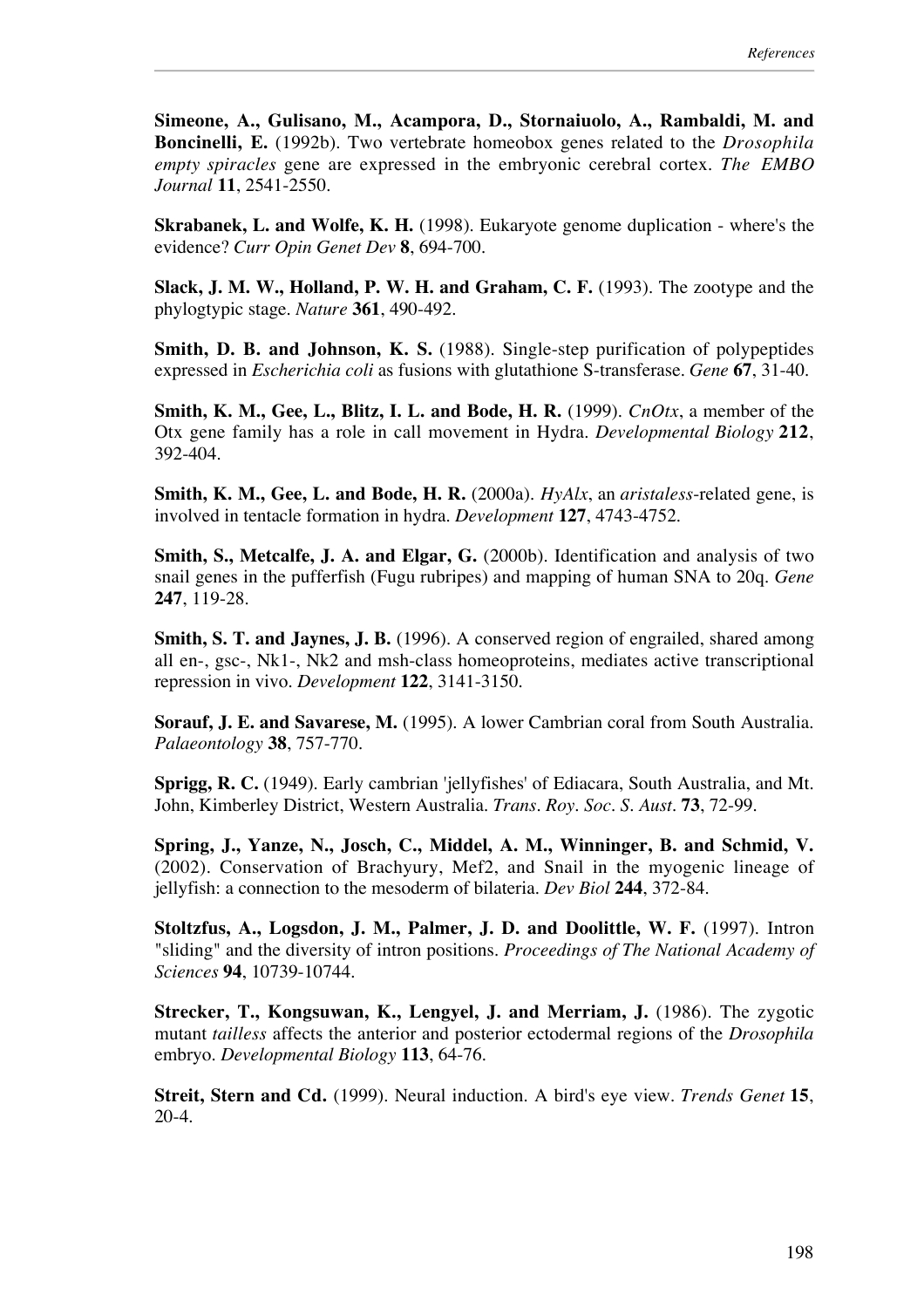**Sugiyama, T. and Fujisawa, T.** (1978). Genetic analysis of developmental mechanisms in Hydra. II. Isolation and characterization of an interstitial cell-deficient strain. *J Cell Sci* **29**, 35-52.

**Svendsen, P. C. and McGhee, J. D.** (1995). The C. elegans neuronally expressed homeobox gene ceh-10 is closely related to genes expressed in the vertebrate eye. *Development* **121**, 1253-62.

**Takahashi, T., Koizumi, O., Ariura, Y., Romanovitch, A., Bosch, T. C., Kobayakawa, Y., Mohri, S., Bode, H. R., Yum, S., Hatta, M. et al.** (2000). A novel neuropeptide, Hym-355, positively regulates neuron differentiation in Hydra. *Development* **127**, 997-1005.

**Taylor, H. S.** (1998). A regulatory element of the empty spiracles homeobox gene is composed of three distinct conserved regions that bind regulatory proteins. *Molecular Reproduction and Development* **49**, 246-253.

**Technau, U. and Bode, H. R.** (1999). HyBra1, a Brachyury homologue, acts during head formation in Hydra. *Development* **126**, 999-1010.

**Teissier, G.** (1931). Etude expérimentale du développement de quelques hydraires. *Ann. Sci. Nat. Sér. X Zool.* **14**, 5-60.

**Thompson, J. D., Higgins, D. G. and Gibson, T. J.** (1994). CLUSTAL W: improving the sensitivity of progressive multiple sequence alignment through sequence weighting, position specific gap penalties and weight matrix choice. *Nucleic Acids Res* **22**, 4673- 4680.

**Towbin, H., Staehelin, T. and Gordon, J.** (1979). Electrophoretic transfer of proteins from plyacrylamide gels to nitrocellulose sheets: procedures and some applications. *Proceedings of The National Academy of Sciences* **76**, 4350-4354.

**Treisman, J., Gonczy, P., Vashishtha, M., Harris, E. and Desplan, C.** (1989). A single amino acid can determine the DNA binding specificity of homeodomain proteins. *Cell* **59**, 553-62.

**Tynan, M. G.** (1983). Coral-like microfossils from the Lower Cambrian of California. *J. Paleontology* **57**, 1188-1211.

**Udolph, G., Rath, P. and Chia, W.** (2001). A requirement for Notch in the genesis of a subset of glial cells in the Drosophila embryonic central nervous system which arise through asymmetric divisions. *Development* **128**, 1457-66.

**Umesono, K. and Evans, R. M.** (1989). Determinants of target gene specificity for steroid/thyroid hormone receptors. *Cell* **57**, 1139-46.

**van Dijk, M. A. and Murre, C.** (1994). *extradenticle* raises the DNA binding specificity of homeotic selector gene products. *Cell* **78**, 617-624.

**van Dijk, M. A., Peltenburg, L. T. and Murre, C.** (1995). Hox gene products modulate the DNA binding activity of Pbx1 and Pbx2. *Mech Dev* **52**, 99-108.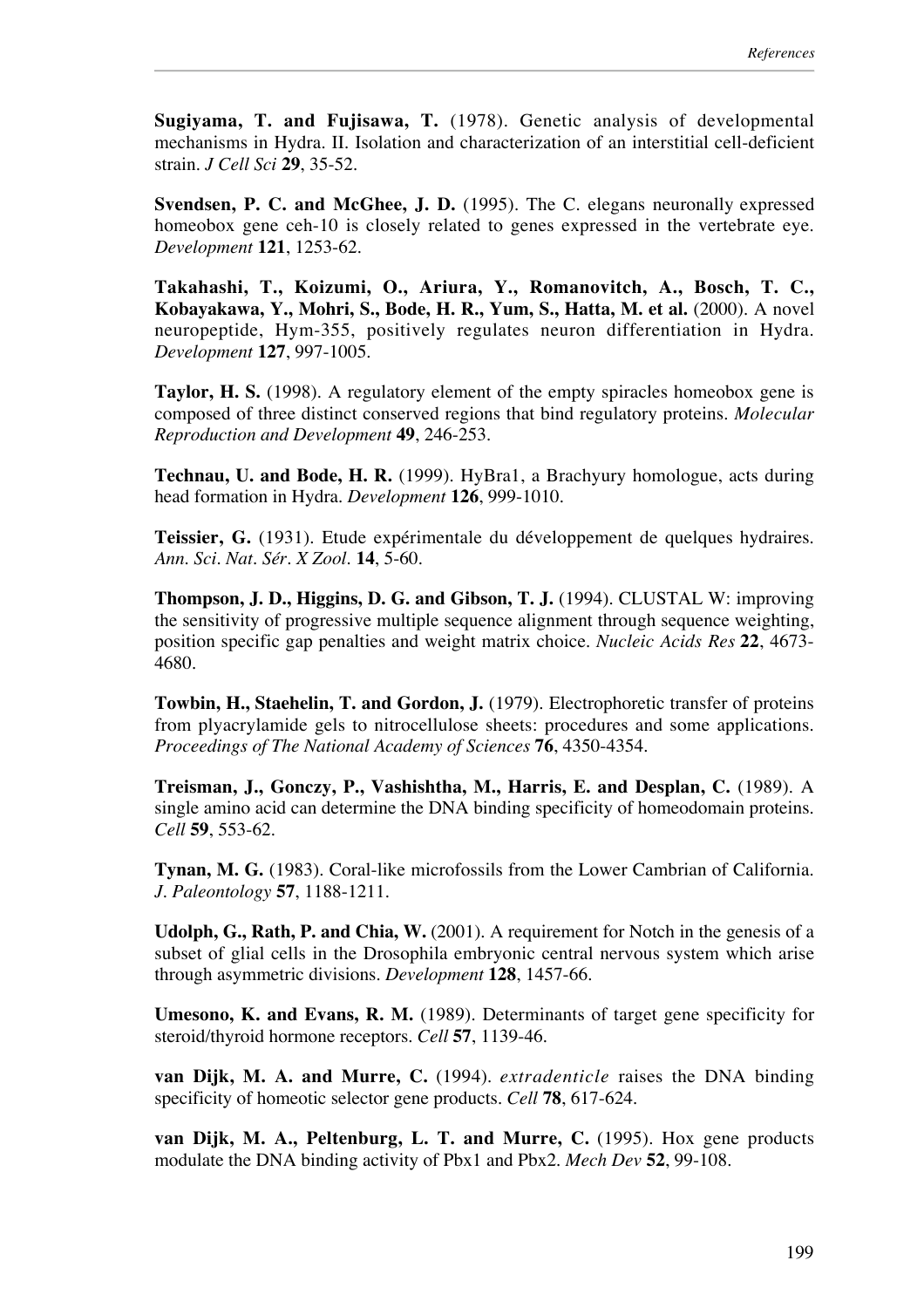**Veron, J. E. N.** (1995). Corals in Space and Time: The Biogeography and Evolution of the Scleractinia. Sydney: University of New South Wales Press.

**von Ohlen, T. and Doe, C. Q.** (2000). Convergence of dorsal, dpp, and egfr signaling pathways subdivides the drosophila neuroectoderm into three dorsal-ventral columns. *Dev Biol* **224**, 362-72.

**Wada, H., Saiga, H., Satoh, N. and Holland, P. W.** (1998). Tripartite organization of the ancestral chordate brain and the antiquity of placodes: insights from ascidian Pax-2/5/8, Hox and Otx genes. *Development* **125**, 1113-22.

**Wada, S., Katsuyama, Y., Sato, Y., Itoh, C. and Saiga, H.** (1996). Hroth an orthodenticle-related homeobox gene of the ascidian, Halocynthia roretzi: its expression and putative roles in the axis formation during embryogenesis. *Mech Dev* **60**, 59-71.

**Wada, S. and Saiga, H.** (1999). Cloning and embryonic expression of Hrsna, a snail family gene of the ascidian Halocynthia roretzi: implication in the origins of mechanisms for mesoderm specification and body axis formation in chordates. *Dev Growth Differ* **41**, 9-18.

**Walldorf, U. and Gehring, W. J.** (1992). *Empty spiracles*, a gap gene containing a homeobox involved in *Drosophila* head development. *The EMBO Journal* **11**, 2247- 2259.

**Walldorf, U., Kiewe, A., Wickert, M., Ronshaugen, M. and McGinnis, W.** (2000). *Homeobrain*, a novel paired-like homeobox gene is expressed in the *Drosophila* brain. *Mechanisms of Development* **96**, 141-144.

**Weiss, J. B., Von Ohlen, T., Mellerick, D. M., Dressler, G., Doe, C. Q. and Scott, M. P.** (1998). Dorsoventral patterning in the *Drosophila* central nervous system: the *intermediate neuroblasts defective* homeobox gene specifies intermediate column identity. *Genes & Development* **12**, 3591-3602.

**Williams, N. A. and Holland, P. W.** (2000). An amphioxus Emx homeobox gene reveals duplication during vertebrate evolution. *Mol Biol Evol* **17**, 1520-8.

**Williams, S. P. and Sigler, P. B.** (1998). Atomic structure of progesterone complexed with its receptor. *Nature* **393**, 392-6.

**Wilmer, P.** (1990). Invertebrate Relationships: Patterns in Animal Evolution. Cambridge: Cambridge University Press.

**Wu, L. H. and Lengyel, J. A.** (1998). Role of caudal in hindgut specification and gastrulation suggests homology between Drosophila amnioproctodeal invagination and vertebrate blastopore. *Development* **125**, 2433-42.

Yanze, N., Spring, J., Schmidli, C. and Schmid, V. (2001). Conservation of *Hox/ParaHox*-related genes in the early development of a cnidarian. *Developmental Biology* **236**, 89-98.